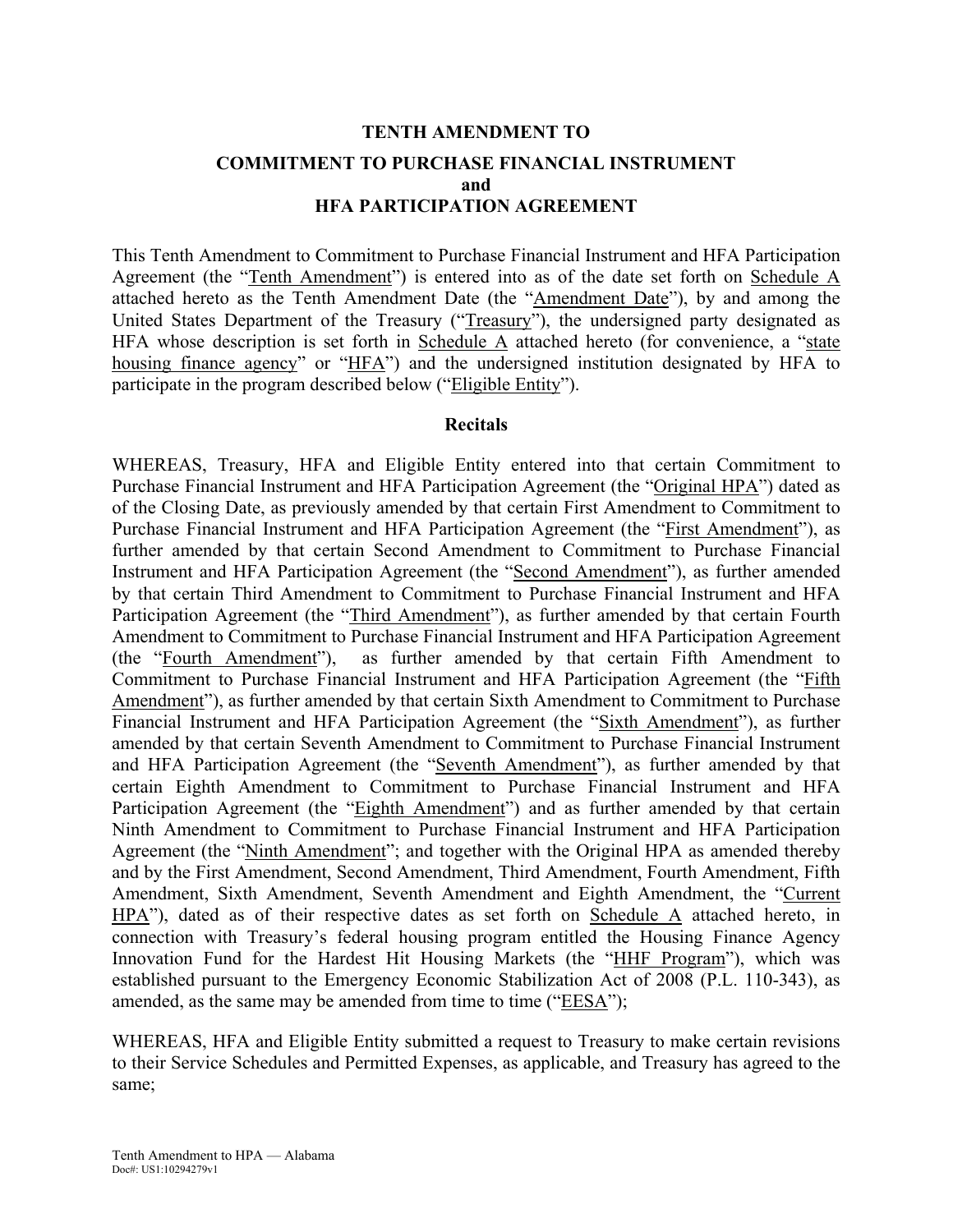WHEREAS, HFA, Eligible Entity and Treasury wish to enter into this Tenth Amendment to document all approved modifications to the Service Schedules and Permitted Expenses, as applicable;

Accordingly, in consideration of the representations, warranties, and mutual agreements set forth herein and for other good and valuable consideration, the receipt and sufficiency of which are hereby acknowledged, Treasury, HFA and Eligible Entity agree as follows.

## **Agreement**

## **1. Amendments**

A. Definitions. All references in the Current HPA to the "Agreement" shall mean the Current HPA, as further amended by this Tenth Amendment; and all references in the Current HPA to Schedules A, B or C shall mean the Schedules A, B or C attached to this Tenth Amendment. All references herein to the "HPA" shall mean the Current HPA, as further amended by this Tenth Amendment.

B. Schedule A. Schedule A attached to the Current HPA is hereby deleted in its entirety and replaced with Schedule A attached to this Tenth Amendment.

C. Schedule B. Schedule B attached to the Current HPA is hereby deleted in its entirety and replaced with Schedule B attached to this Tenth Amendment.

D. Schedule C. Schedule C attached to the Current HPA is hereby deleted in its entirety and replaced with Schedule C attached to this Tenth Amendment.

## **2. Representations, Warranties and Covenants**

A. HFA and Eligible Entity. HFA and Eligible Entity, each for itself, make the following representations, warranties and covenants to Treasury and the truth and accuracy of such representations and warranties and compliance with and performance of such covenants are continuing obligations of HFA and Eligible Entity, each as to itself. In the event that any of the representations or warranties made herein cease to be true and correct or HFA or Eligible Entity breaches any of its covenants made herein, HFA or Eligible Entity, as the case may be, agrees to notify Treasury immediately and the same shall constitute an Event of Default under the HPA.

(1) HFA and Eligible Entity each hereby certifies, represents and warrants as of the date hereof that each of the representations and warranties of HFA or Eligible Entity, as applicable, contained in the HPA are true, correct, accurate and complete in all material respects as of the date hereof. All covenants of HFA or Eligible Entity, as applicable, contained in the HPA shall remain in full force and effect and neither HFA, nor Eligible Entity is in breach of any such covenant.

(2) Eligible Entity has the full corporate power and authority to enter into, execute, and deliver this Tenth Amendment and any other closing documentation delivered to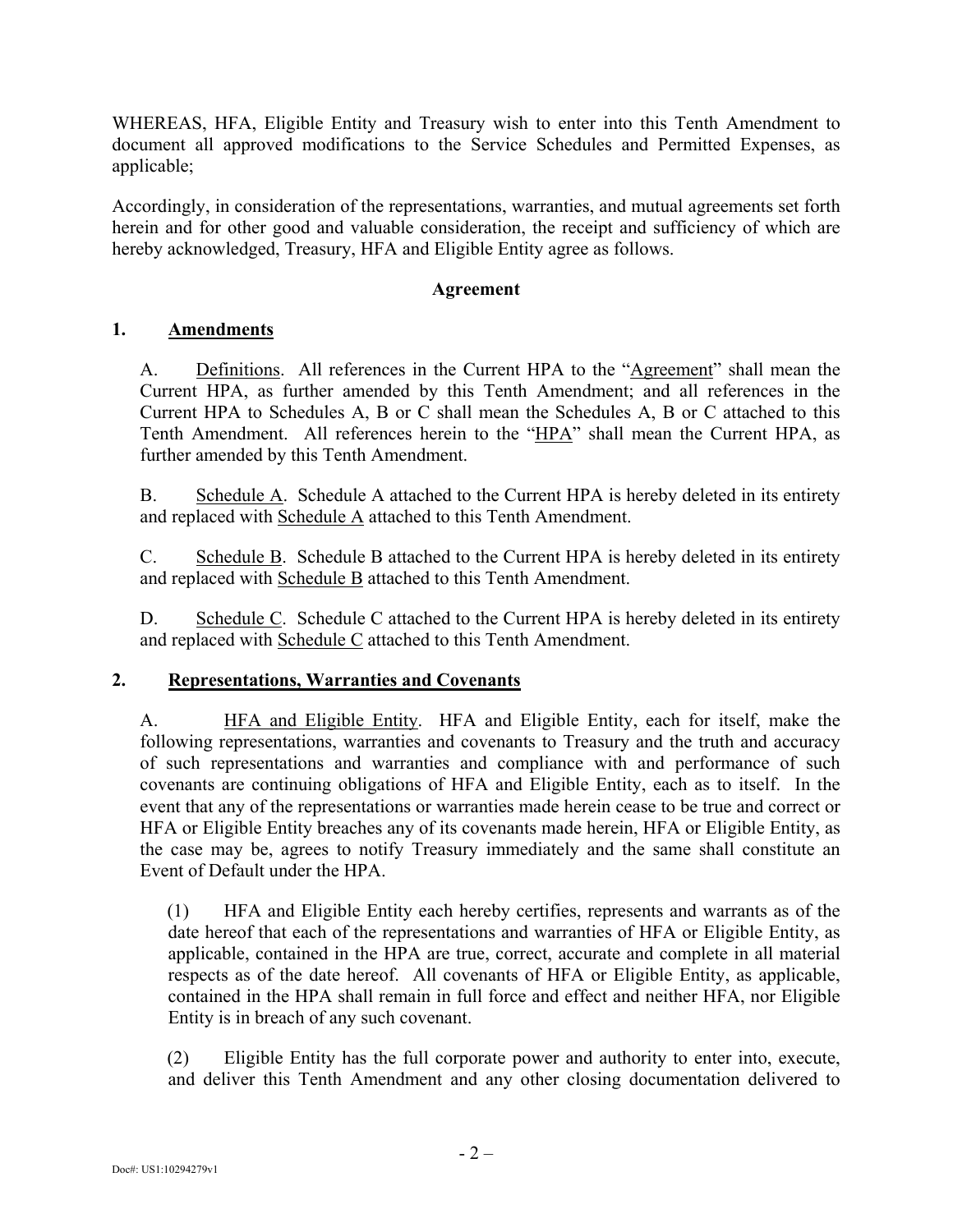Treasury in connection with this Tenth Amendment, and to perform its obligations hereunder and thereunder.

(3) HFA has the full legal power and authority to enter into, execute, and deliver this Tenth Amendment and any other closing documentation delivered to Treasury in connection with this Tenth Amendment, and to perform its obligations hereunder and thereunder.

#### **3. Miscellaneous**

A. The recitals set forth at the beginning of this Tenth Amendment are true and accurate and are incorporated herein by this reference.

B. Capitalized terms used but not defined herein shall have the meanings ascribed to them in the HPA.

C. Any provision of the HPA that is determined to be prohibited or unenforceable in any jurisdiction shall, as to such jurisdiction, be ineffective to the extent of such prohibition or unenforceability without invalidating the remaining provisions of the HPA, and no such prohibition or unenforceability in any jurisdiction shall invalidate such provision in any other jurisdiction.

D. This Tenth Amendment may be executed in two or more counterparts (and by different parties on separate counterparts), each of which shall be deemed an original, but all of which together shall constitute one and the same instrument. Facsimile or electronic copies of this Tenth Amendment shall be treated as originals for all purposes.

#### [SIGNATURE PAGE FOLLOWS; REMAINDER OF PAGE INTENTIONALLY LEFT BLANK]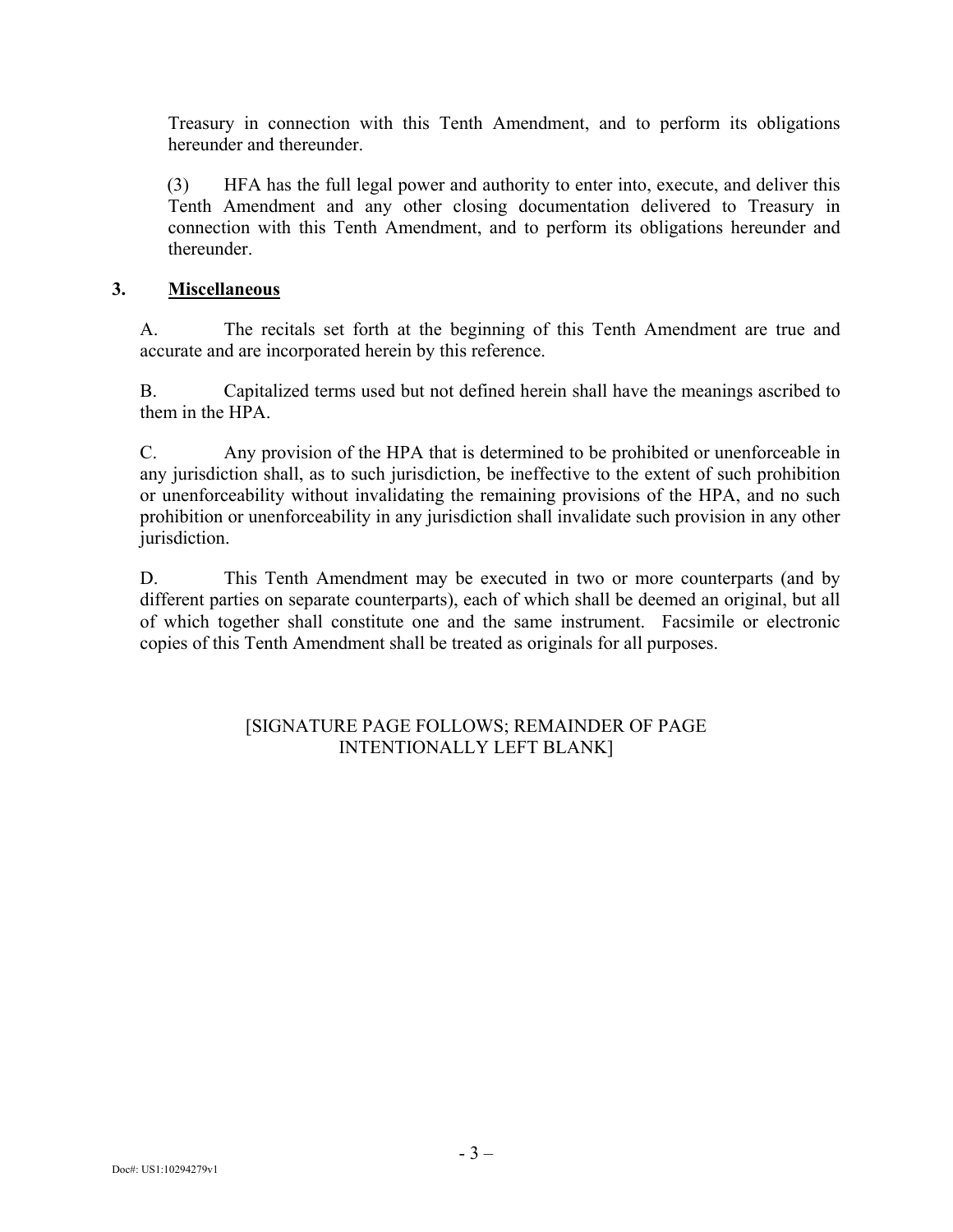**In Witness Whereof**, HFA, Eligible Entity and Treasury by their duly authorized officials hereby execute and deliver this Tenth Amendment to Commitment to Purchase Financial Instrument and HFA Participation Agreement as of the Amendment Date.

#### **HFA**: **TREASURY**:

ALABAMA HOUSING FINANCE **AUTHORITY** 

UNITED STATES DEPARTMENT OF THE **TREASURY** 

By: /s/ Robert Strickland By: Name: Robert Strickland Name: Mark McArdle

Title: Executive Director Title: Deputy Assistant Secretary for Financial Stability

#### **ELIGIBLE ENTITY**:

ALABAMA HOUSING FINANCE **AUTHORITY** 

By: /s/ Robert Strickland Name: Robert Strickland Title: Executive Director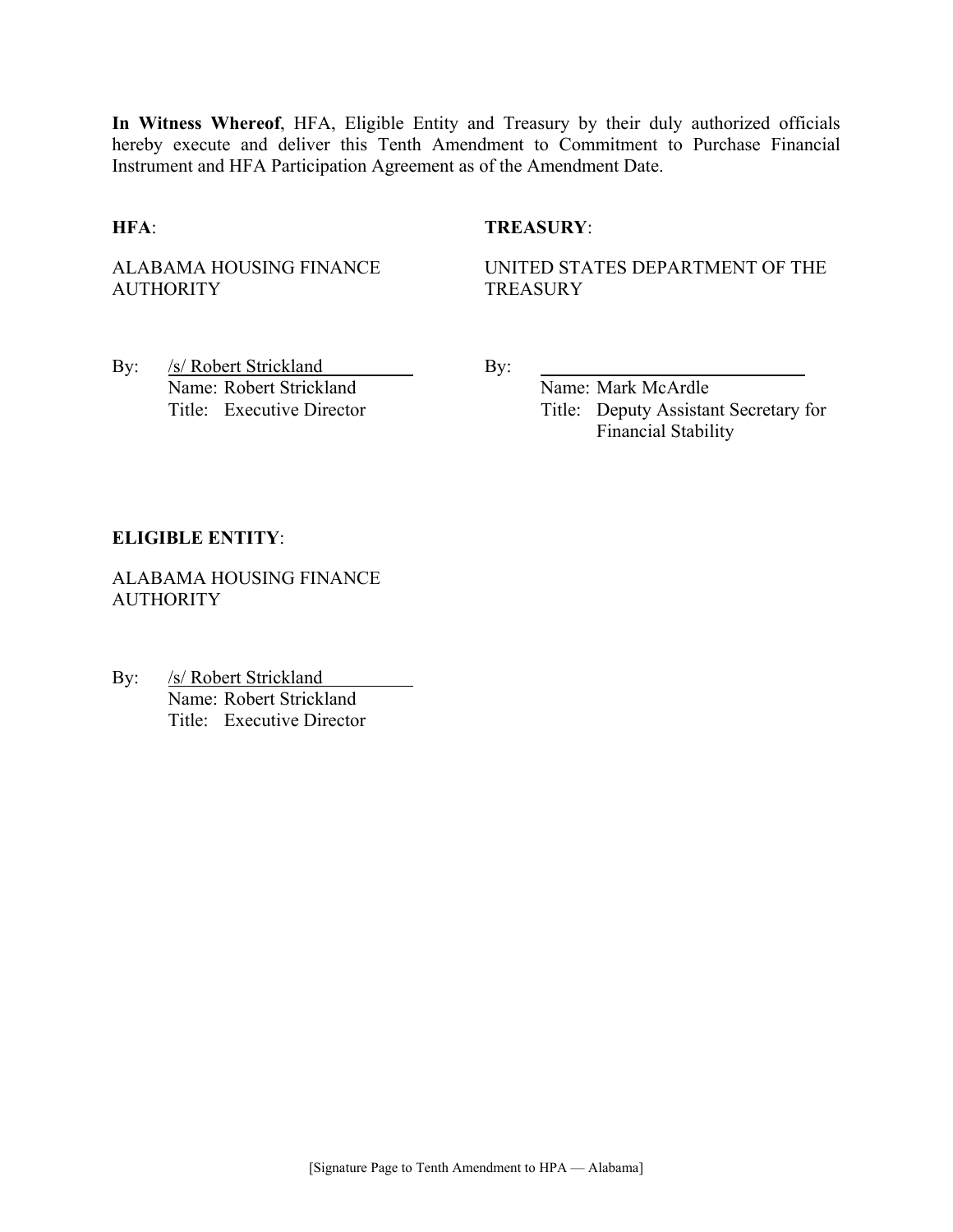# **EXHIBITS AND SCHEDULES**

- Schedule A Basic Information<br>Schedule B Service Schedules
- Schedule B Service Schedules<br>Schedule C Permitted Expenses
- Permitted Expenses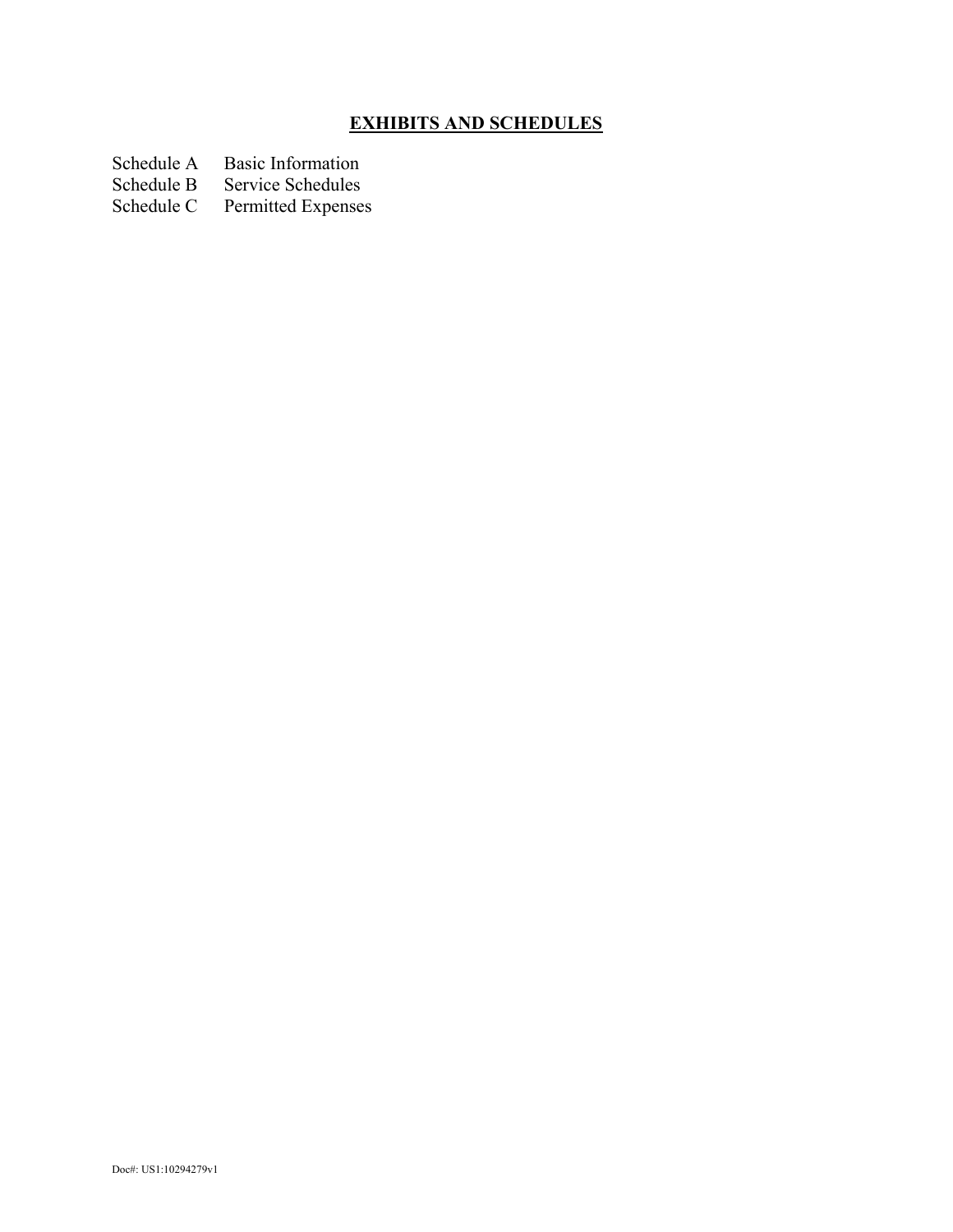#### **SCHEDULE A**

## **BASIC INFORMATION**

| Eligible Entity Information:                                             |                                                                                                                                                                                                          |  |
|--------------------------------------------------------------------------|----------------------------------------------------------------------------------------------------------------------------------------------------------------------------------------------------------|--|
| Name of the Eligible Entity:                                             | Alabama Housing Finance Authority <sup>1</sup>                                                                                                                                                           |  |
| Corporate or other organizational form:                                  | a public corporation and instrumentality of<br>the State of Alabama, established and<br>existing under the Code of Alabama 1975<br>$\S$ 24-1A-1 pursuant to Act No. 80-585 of the<br>Alabama Legislature |  |
| Jurisdiction of organization:                                            | Alabama                                                                                                                                                                                                  |  |
| Notice Information:                                                      |                                                                                                                                                                                                          |  |
| With copies to:                                                          |                                                                                                                                                                                                          |  |
| <b>HFA</b> Information:<br>Name of HFA:                                  | Alabama Housing Finance Authority                                                                                                                                                                        |  |
| Organizational form:                                                     | a public corporation and instrumentality of<br>the State of Alabama, established and<br>existing under the Code of Alabama 1975 §<br>24-1A-1 pursuant to Act No. 80-585 of the<br>Alabama Legislature    |  |
| Date of Application:                                                     | August 31, 2010                                                                                                                                                                                          |  |
| Date of Action Plan:                                                     | September 1, 2010                                                                                                                                                                                        |  |
| Notice Information:                                                      | Same as Notice Information for Eligible<br>Entity.                                                                                                                                                       |  |
| <b>Program Participation Cap:</b>                                        | \$162,521,345.00                                                                                                                                                                                         |  |
| Portion of Program Participation Cap<br>Representing Original HHF Funds: | N/A                                                                                                                                                                                                      |  |
| Portion of Program Participation Cap                                     |                                                                                                                                                                                                          |  |

 $\overline{a}$ 1 References in the Agreement to the term "HFA" shall mean the Alabama Housing Finance Agency ("AHFA") in its capacity as an HFA as such term is used in the Agreement; references in the Agreement to the term "Eligible Entity" shall mean AHFA, in its capacity as Eligible Entity as such term is used in the Agreement.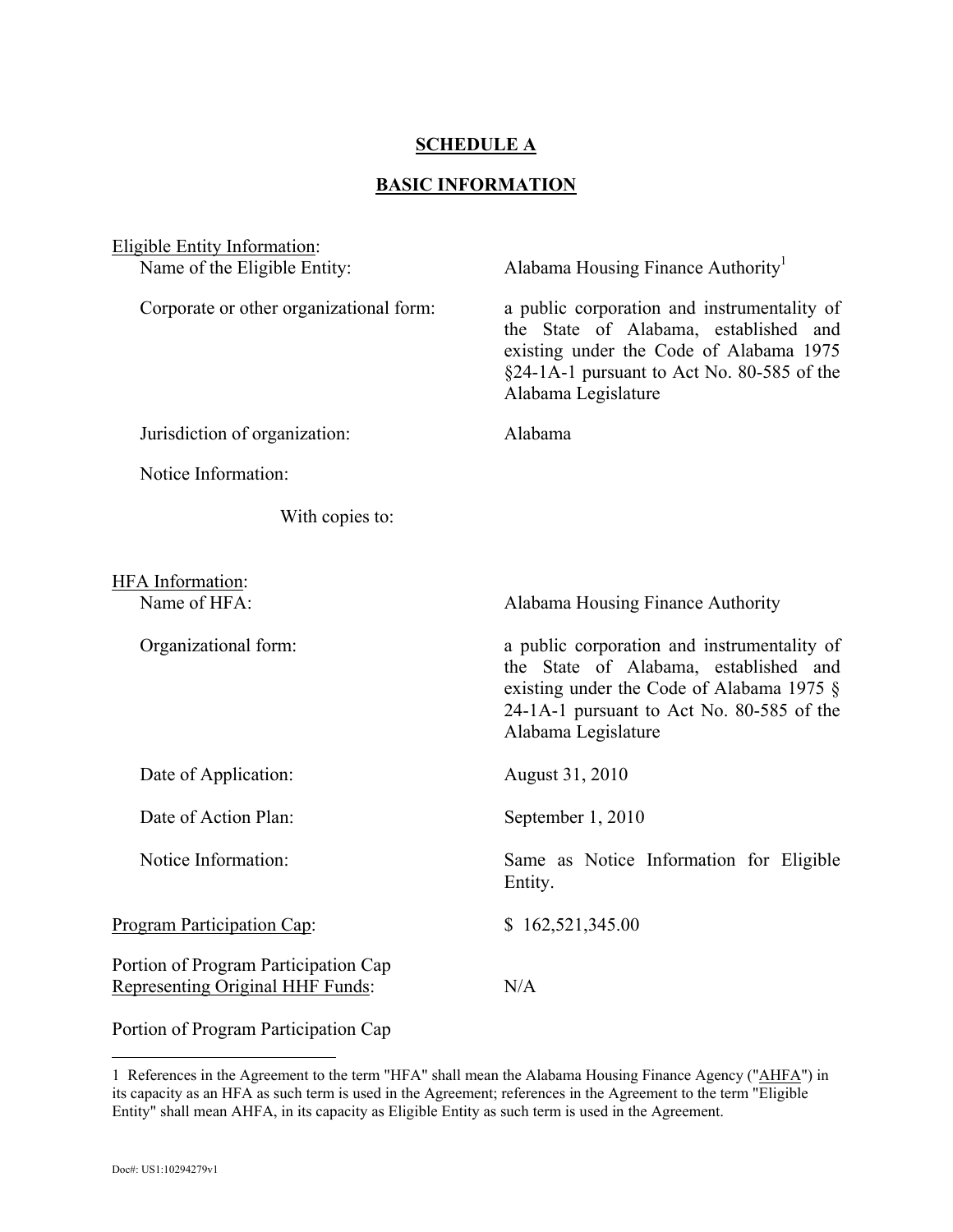| Representing Unemployment HHF Funds:                   | \$60,672,471.00                                                                                                                      |
|--------------------------------------------------------|--------------------------------------------------------------------------------------------------------------------------------------|
| Permitted Expenses:                                    | \$27,024,240.00                                                                                                                      |
| Closing Date:                                          | September 23, 2010                                                                                                                   |
| <b>First Amendment Date:</b>                           | September 29, 2010                                                                                                                   |
| <b>Second Amendment Date:</b>                          | December 16, 2010                                                                                                                    |
| Third Amendment Date:                                  | January 26, 2011                                                                                                                     |
| Fourth Amendment Date:                                 | March 31, 2011                                                                                                                       |
| <b>Fifth Amendment Date:</b>                           | May 25, 2011                                                                                                                         |
| <b>Sixth Amendment Date:</b>                           | June 28, 2012                                                                                                                        |
| <b>Seventh Amendment Date:</b>                         | March 8, 2013                                                                                                                        |
| <b>Eighth Amendment Date:</b>                          | September 3, 2014                                                                                                                    |
| <b>Ninth Amendment Date:</b>                           | January 30, 2015                                                                                                                     |
| Tenth Amendment Date:                                  | October 28, 2015                                                                                                                     |
| <b>Eligible Entity Depository Account Information:</b> | See account information set forth in the<br>Depository Account Control Agreement<br>Eligible<br>between<br>Treasury<br>and<br>Entity |

regarding the HHF Program.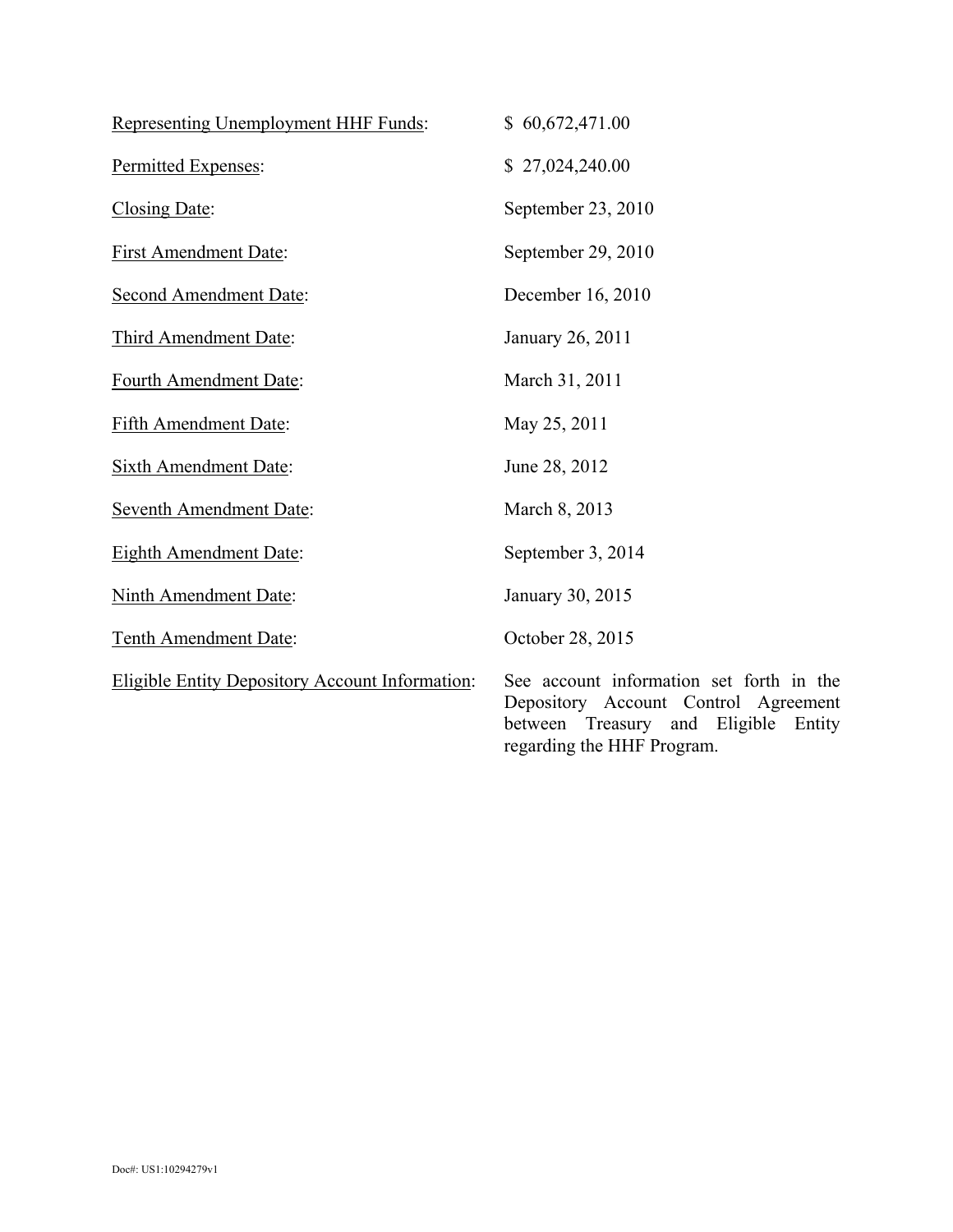## **SCHEDULE B**

## **SERVICE SCHEDULES**

The Service Schedules attached as Schedule B to the Current HPA are hereby deleted in their entirety and replaced with the attached Service Schedules (numbered sequentially as Service Schedule B-1, Service Schedule B-2, et. seq.), which collectively comprise Schedule B to the HPA.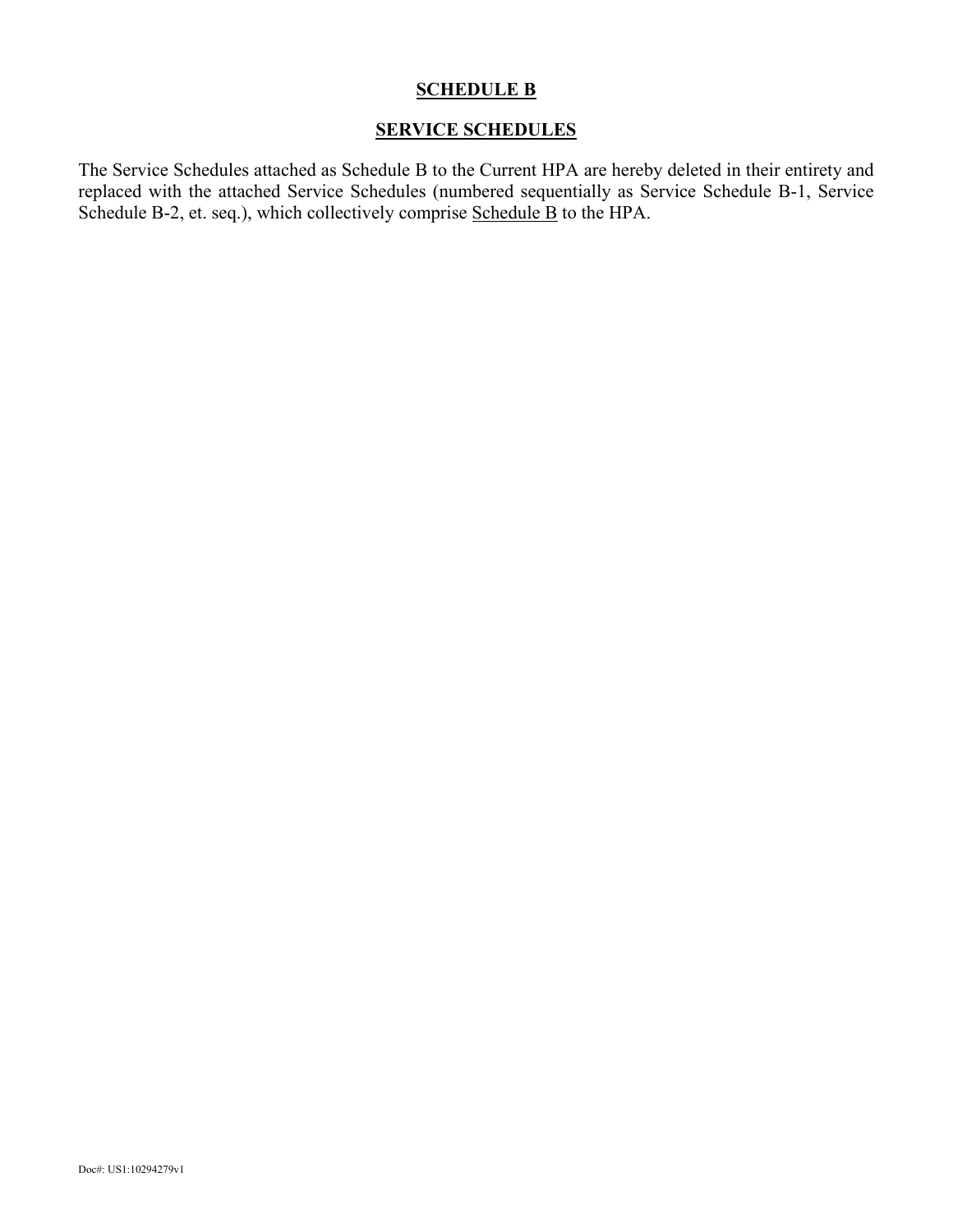#### **ALABAMA HOUSING FINANCE AUTHORITY**



## **SUMMARY GUIDELINES**

## **HARDEST HIT FOR ALABAMA'S UNEMPLOYED HOMEOWNERS**

| AHFA will administer the program to subsidize 100 percent of an<br>eligible unemployed or underemployed homeowner's current monthly<br>mortgage payments and all other mortgage-related expenses (including<br>subordinate liens, if applicable) during their time of eligibility. AHFA<br>will provide a payment not to exceed \$12,500to bring the homeowner<br>current on his or her delinquent mortgage $(s)$ . If this maximum amount<br>that AHFA will provide does not exceed the total amount needed to<br>bring the homeowner current on all existing mortgages, the homeowner<br>must cover any shortfall. The payment can cover principal, interest,<br>fees, escrow/impound expenses, past due homeowners association<br>(HOA) fees, delinquent taxes and/or escrow shortage for taxes and<br>insurance. |
|----------------------------------------------------------------------------------------------------------------------------------------------------------------------------------------------------------------------------------------------------------------------------------------------------------------------------------------------------------------------------------------------------------------------------------------------------------------------------------------------------------------------------------------------------------------------------------------------------------------------------------------------------------------------------------------------------------------------------------------------------------------------------------------------------------------------|
| AHFA will also provide a payment not to exceed \$30,000 to bring<br>employed homeowners, who have encountered an eligible financial<br>hardship and who can afford their current monthly mortgage payment,<br>current on his or her delinquent mortgage(s). Funds must fully reinstate<br>the homeowner's mortgage loan(s).                                                                                                                                                                                                                                                                                                                                                                                                                                                                                          |
| The assistance will not exceed a total of \$30,000 per household.                                                                                                                                                                                                                                                                                                                                                                                                                                                                                                                                                                                                                                                                                                                                                    |
| Interested homeowners will apply directly to AHFA via a secure website<br>monitored and maintained by AHFA staff. Applications will be<br>evaluated and approved by AHFA staff members.<br>Approved<br>homeowners will be expected to submit certain information<br>documenting their employment status and inability to pay their<br>mortgage and supporting their mortgage claims.                                                                                                                                                                                                                                                                                                                                                                                                                                 |
| Program components include:                                                                                                                                                                                                                                                                                                                                                                                                                                                                                                                                                                                                                                                                                                                                                                                          |
| <b>Mortgage Payment Assistance:</b> payments for eligible unemployed or<br>underemployed homeowners will be disbursed to servicers by AHFA on<br>a monthly basis contingent upon homeowner continued eligibility and<br>Monthly assistance, when combined with any<br>re-certification.<br>assistance needed to bring the homeowner current (not to exceed an<br>aggregate total of \$30,000 per household), will continue (i) for up to                                                                                                                                                                                                                                                                                                                                                                             |
|                                                                                                                                                                                                                                                                                                                                                                                                                                                                                                                                                                                                                                                                                                                                                                                                                      |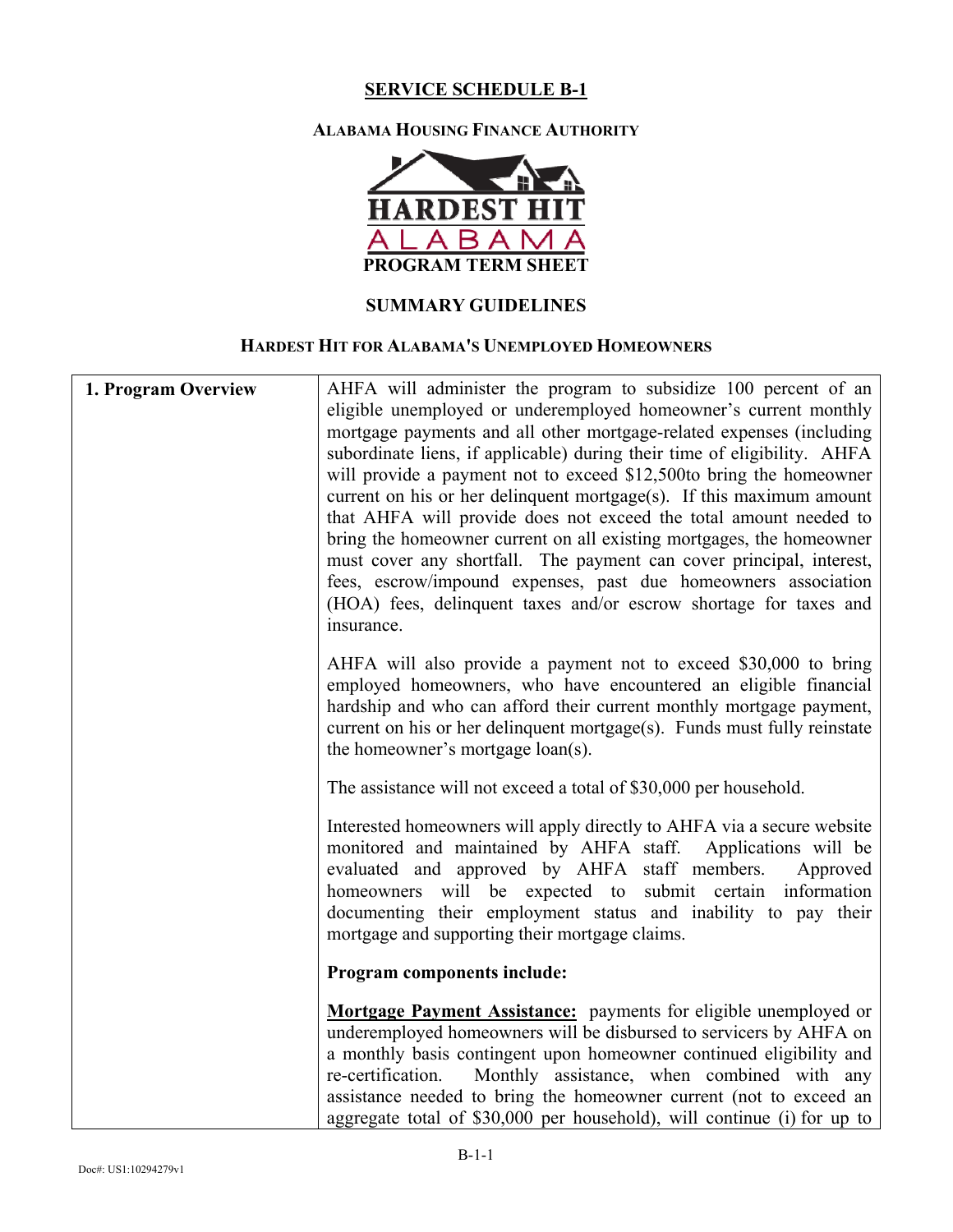|                                                                                   | twelve months or (ii) until the earlier to occur of (A) the property<br>ceasing to be the homeowner's primary residence or (B) September 30,<br>2017.<br><b>One-Time Reinstatement Assistance:</b> payment for eligible employed<br>homeowners who have encountered an eligible financial hardship will<br>be disbursed to servicers by AHFA in a single disbursement up to<br>Payment must fully reinstate the homeowner's mortgage<br>\$30,000.<br>$loan(s)$ . |
|-----------------------------------------------------------------------------------|------------------------------------------------------------------------------------------------------------------------------------------------------------------------------------------------------------------------------------------------------------------------------------------------------------------------------------------------------------------------------------------------------------------------------------------------------------------|
| 2. Program Goals                                                                  | Provide mortgage payment assistance to unemployed or underemployed<br>Alabama homeowners and reinstatement to homeowners who have<br>encountered a financial hardship, both with a chance of sustaining<br>homeownership.                                                                                                                                                                                                                                        |
| 3. Target Population /<br><b>Areas</b>                                            | This program will assist low- to moderate-income families in Alabama.<br>AHFA does not anticipate targeting this assistance on a geographic<br>basis.                                                                                                                                                                                                                                                                                                            |
| 4. Program Allocation<br>(Excluding<br><b>Administrative</b><br><b>Expenses</b> ) | \$62,521,345                                                                                                                                                                                                                                                                                                                                                                                                                                                     |
| <b>5. Borrower Eligibility</b><br>Criteria                                        | Homeowners must have a total annual household income of less than<br>140 percent of the state median income. AHFA may change this limit<br>annually when new income data becomes available from the U.S.<br>Department of Housing and Urban Development.                                                                                                                                                                                                         |
|                                                                                   | Homeowners, in connection with a mortgage or real estate transaction,<br>cannot have been convicted, within the last 10 years, of any one of the<br>following: (A) felony larceny, theft, fraud or forgery, (B) money<br>laundering or $(C)$ tax evasion.                                                                                                                                                                                                        |
|                                                                                   | Homeowners will be required to provide a financial Hardship Affidavit<br>attesting to their inability to pay their mortgage (for Mortgage Payment<br>Assistance) or attesting to the eligible financial hardship (for One-Time<br>Reinstatement Assistance) and must meet other eligibility criteria per<br>the program guidelines. HHF will be available to qualified homeowners<br>on a first-come, first-served basis.                                        |
|                                                                                   | <b>Mortgage Payment Assistance:</b>                                                                                                                                                                                                                                                                                                                                                                                                                              |
|                                                                                   | Alabama homeowners who are currently receiving or previously<br>received state or federal unemployment compensation benefits or<br>TRA on or after January 1, 2013, or who have encountered an<br>eligible financial hardship resulting in a 25% or greater reduction<br>in total household income (underemployment) may be eligible<br>for Mortgage Payment Assistance.                                                                                         |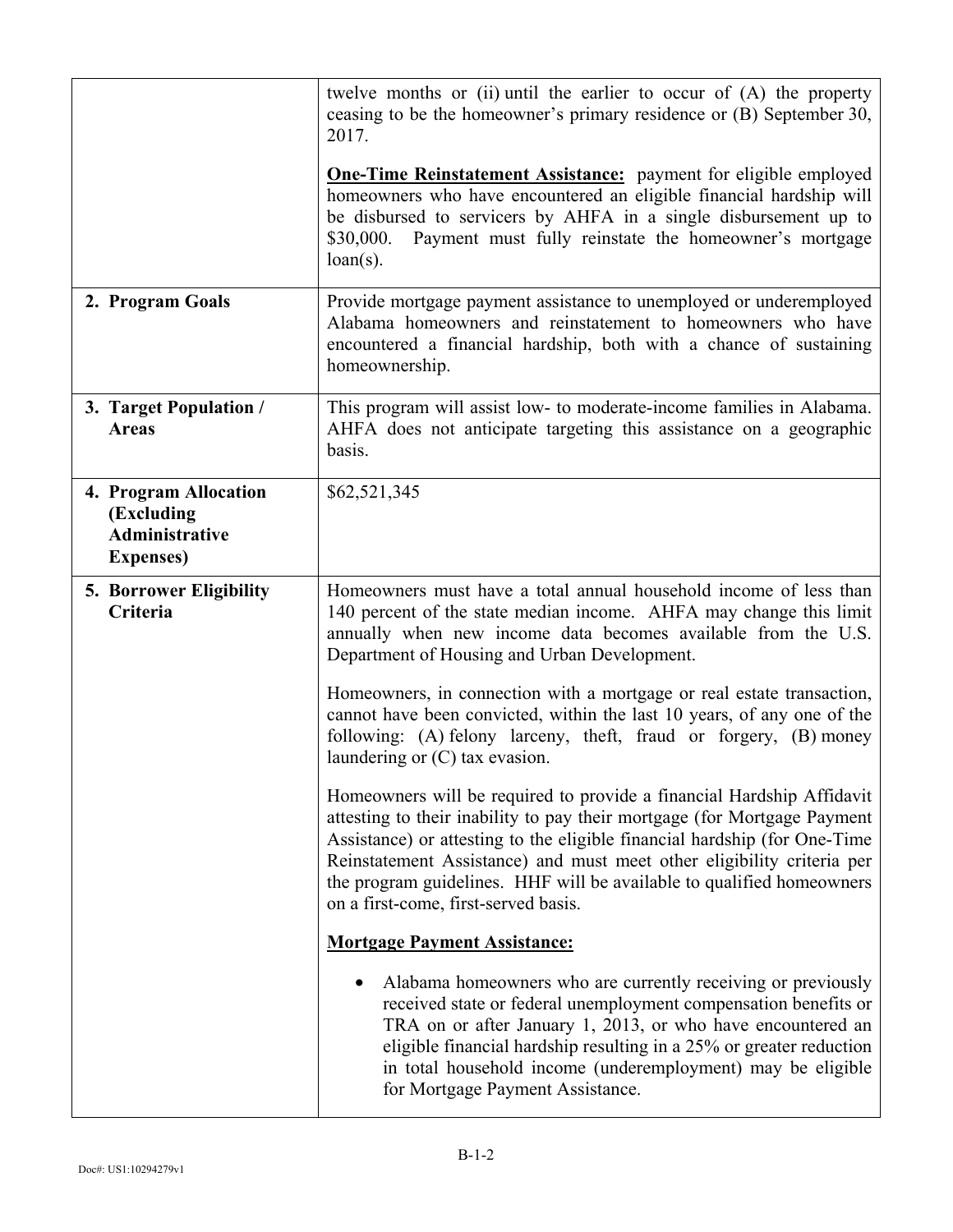|                                                   | <b>One-Time Reinstatement Assistance:</b>                                                                                                                                                                                                                                                                                                                                                                                                                                                                                                                                                                                                                                                                                                                                                                                                                                                                                                                                                                                                                                                                                                                                                                                                                                                                                           |
|---------------------------------------------------|-------------------------------------------------------------------------------------------------------------------------------------------------------------------------------------------------------------------------------------------------------------------------------------------------------------------------------------------------------------------------------------------------------------------------------------------------------------------------------------------------------------------------------------------------------------------------------------------------------------------------------------------------------------------------------------------------------------------------------------------------------------------------------------------------------------------------------------------------------------------------------------------------------------------------------------------------------------------------------------------------------------------------------------------------------------------------------------------------------------------------------------------------------------------------------------------------------------------------------------------------------------------------------------------------------------------------------------|
|                                                   | Alabama homeowners who are past due on their mortgage<br>payments and who have encountered an eligible financial<br>hardship resulting in a 25% or greater reduction in total<br>household income in the most recent 24 months may be eligible<br>for one-time reinstatement assistance. Eligible financial<br>hardships include loss or reduction in income through no fault of<br>the homeowner, death, divorce, or disability.<br>The post-<br>assistance housing ratio may not exceed 31%.                                                                                                                                                                                                                                                                                                                                                                                                                                                                                                                                                                                                                                                                                                                                                                                                                                      |
| 6. Property / Loan<br><b>Eligibility Criteria</b> | Homeowners must currently occupy the property as their primary<br>residence and the residence must be located within the state of Alabama.<br>Eligible structures include single-family homes, attached or detached,<br>and manufactured housing attached to real property. Existing mortgage<br>loans on the property must have an unpaid principal balance totaling no<br>more than \$258,690. Mortgages must be originated by a financial<br>institution in the business of regularly originating mortgage loans and<br>the mortgage loans must be executed and recorded prior to the<br>homeowner's financial hardship.                                                                                                                                                                                                                                                                                                                                                                                                                                                                                                                                                                                                                                                                                                         |
| 7. Program Exclusions                             | Mortgage loans on second homes or investment properties will not be<br>eligible for HHF assistance.                                                                                                                                                                                                                                                                                                                                                                                                                                                                                                                                                                                                                                                                                                                                                                                                                                                                                                                                                                                                                                                                                                                                                                                                                                 |
|                                                   | Homeowners who have ownership interest in a property other than their<br>primary residence.                                                                                                                                                                                                                                                                                                                                                                                                                                                                                                                                                                                                                                                                                                                                                                                                                                                                                                                                                                                                                                                                                                                                                                                                                                         |
|                                                   | Homeowners who previously received assistance under this program.                                                                                                                                                                                                                                                                                                                                                                                                                                                                                                                                                                                                                                                                                                                                                                                                                                                                                                                                                                                                                                                                                                                                                                                                                                                                   |
| 8. Structure of Assistance                        | Homeowners receiving funds will execute a note and a subordinate<br>mortgage lien in favor of AHFA that will be recorded in public records<br>against the property. Loans will be zero percent and non-amortizing.<br>Loans originated between the pilot program commencement and<br>December 31, 2012, will be forgiven at the termination of a five-year<br>term. Loans originated between January 1, 2013, and December 31,<br>2013, will be forgiven at the termination of a four-year term. Loans<br>originated between January 1, 2014, and December 31, 2014, will be<br>forgiven at the termination of a three-year term. Loans originated<br>between January 1, 2015 and December 31 2015 will be forgiven at the<br>termination of a two year term. Loans originated between January 1,<br>2016, and December 31, 2016, will be forgiven at the termination of a<br>one-year term. Loans originated between January 1, 2017, and<br>September 30, 2017 will be forgiven at the termination of a one-year<br>term. On or before December 31, 2017, or such later date allowed by<br>Treasury, any remaining or recaptured funds will be returned to<br>Treasury.<br>Loans will be repayable only if the homeowner sells the property before<br>the forgiveness period expires and there is sufficient equity to pay all or |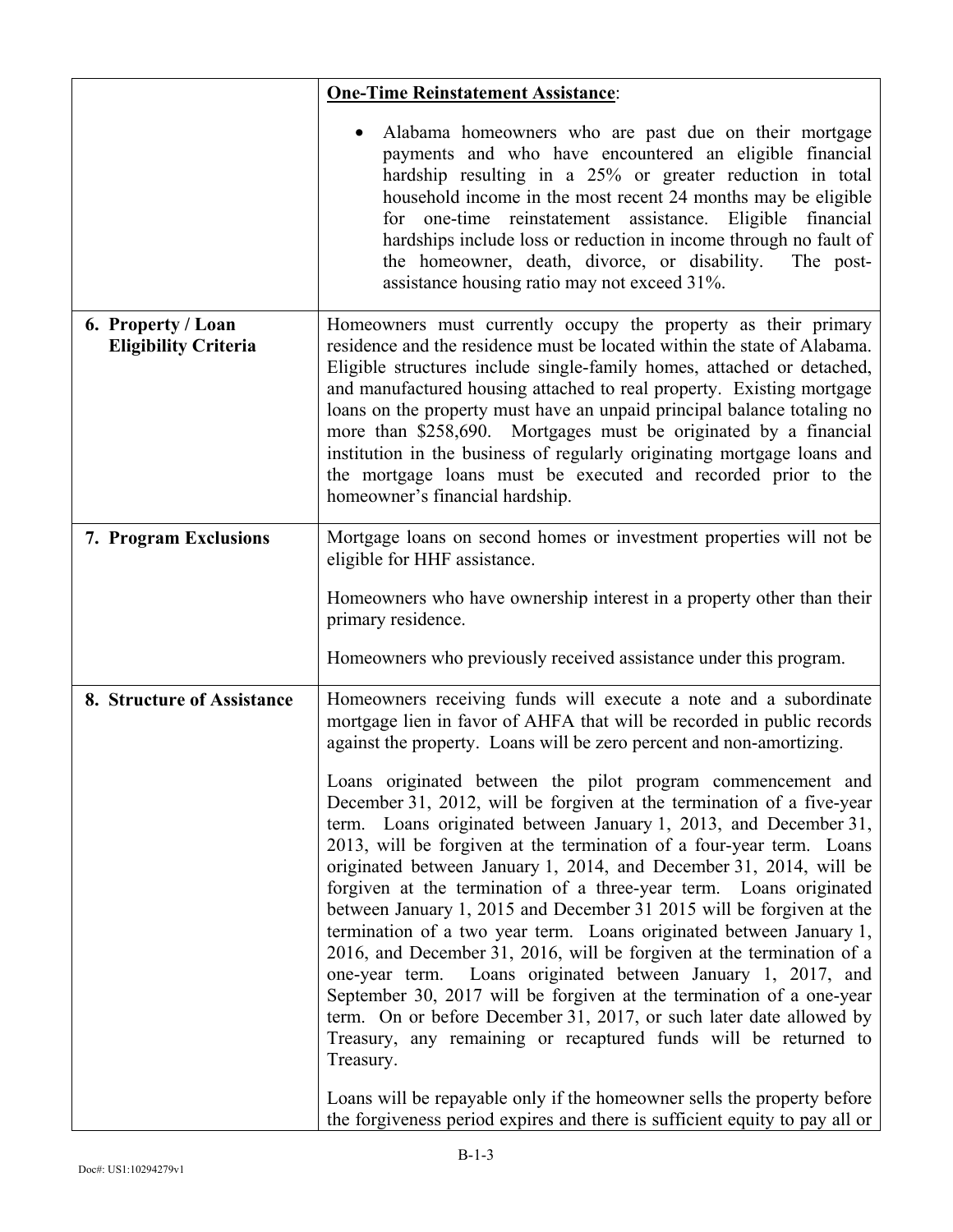|                                                               | part of the unforgiven balance of the loan. Repaid HHF funds may be<br>re-invested back into new homeowner loans prior to December 31,<br>2017.<br>Ongoing monitoring, repayments and satisfactions will be conducted<br>through AHFA.                                                                                                                                                                                                                                                                                                                                                                                                                                                                                                                                                                                                                                              |
|---------------------------------------------------------------|-------------------------------------------------------------------------------------------------------------------------------------------------------------------------------------------------------------------------------------------------------------------------------------------------------------------------------------------------------------------------------------------------------------------------------------------------------------------------------------------------------------------------------------------------------------------------------------------------------------------------------------------------------------------------------------------------------------------------------------------------------------------------------------------------------------------------------------------------------------------------------------|
| 9. Per Household<br>Assistance                                | Assistance not to exceed a total of \$30,000 per household.<br>AHFA will cover 100 percent of the household's monthly mortgage<br>payments and all other mortgage-related expenses (including principal,<br>interest, fees, escrow/impound expenses, past due HOA fees, delinquent<br>taxes and/or escrow shortage for taxes and insurance) unless final<br>payment amount exceeds the maximum assistance available.<br>If a homeowner is qualifying for Mortgage Payment Assistance and the<br>maximum amount that AHFA will provide for reinstatement under that<br>component (a total of \$12,500 per household) does not exceed the total<br>amount needed to bring the homeowner current on all existing<br>mortgages, the homeowner must cover any shortfall.                                                                                                                 |
| 10. Duration of Assistance                                    | Under the Mortgage Payment Assistance component, payments<br>(excluding the amount needed to bring the homeowner current) will be<br>disbursed to servicers by AHFA on a monthly basis contingent upon<br>homeowner continued eligibility and re-certification.<br>Any amount<br>needed to bring the homeowner current will be disbursed to servicers by<br>AHFA as a single disbursement. Monthly assistance, when combined<br>with any assistance needed to bring the homeowner current not to<br>exceed an aggregate total of \$30,000 per household, will continue (i) for<br>up to twelve months or (ii) until the earlier to occur of $(A)$ the property<br>ceasing to be the borrower's primary residence or (B) September 30,<br>2017<br>Under the One-Time Reinstatement component, a single disbursement<br>up to \$30,000 will be made to fully reinstate the homeowner. |
| 11. Estimated Number of<br>Participating<br><b>Households</b> | 5,500                                                                                                                                                                                                                                                                                                                                                                                                                                                                                                                                                                                                                                                                                                                                                                                                                                                                               |
| 12. Program Inception /<br><b>Duration</b>                    | The pilot program began on December 15, 2010, and funds became<br>available statewide on February 2, 2011. AHFA expects the initial<br>funding allocation to be expended within three years, though funds may<br>be recycled until December 31, 2017.                                                                                                                                                                                                                                                                                                                                                                                                                                                                                                                                                                                                                               |
| 13. Program Interactions<br>with Other HFA<br><b>Programs</b> | Homeowners may participate in other Alabama HHF programs as long<br>as the homeowners meet all program requirements established for each<br>The total combined assistance for all programs may not<br>program.<br>exceed \$60,000. Homeowners are required to apply separately for each<br>program.                                                                                                                                                                                                                                                                                                                                                                                                                                                                                                                                                                                 |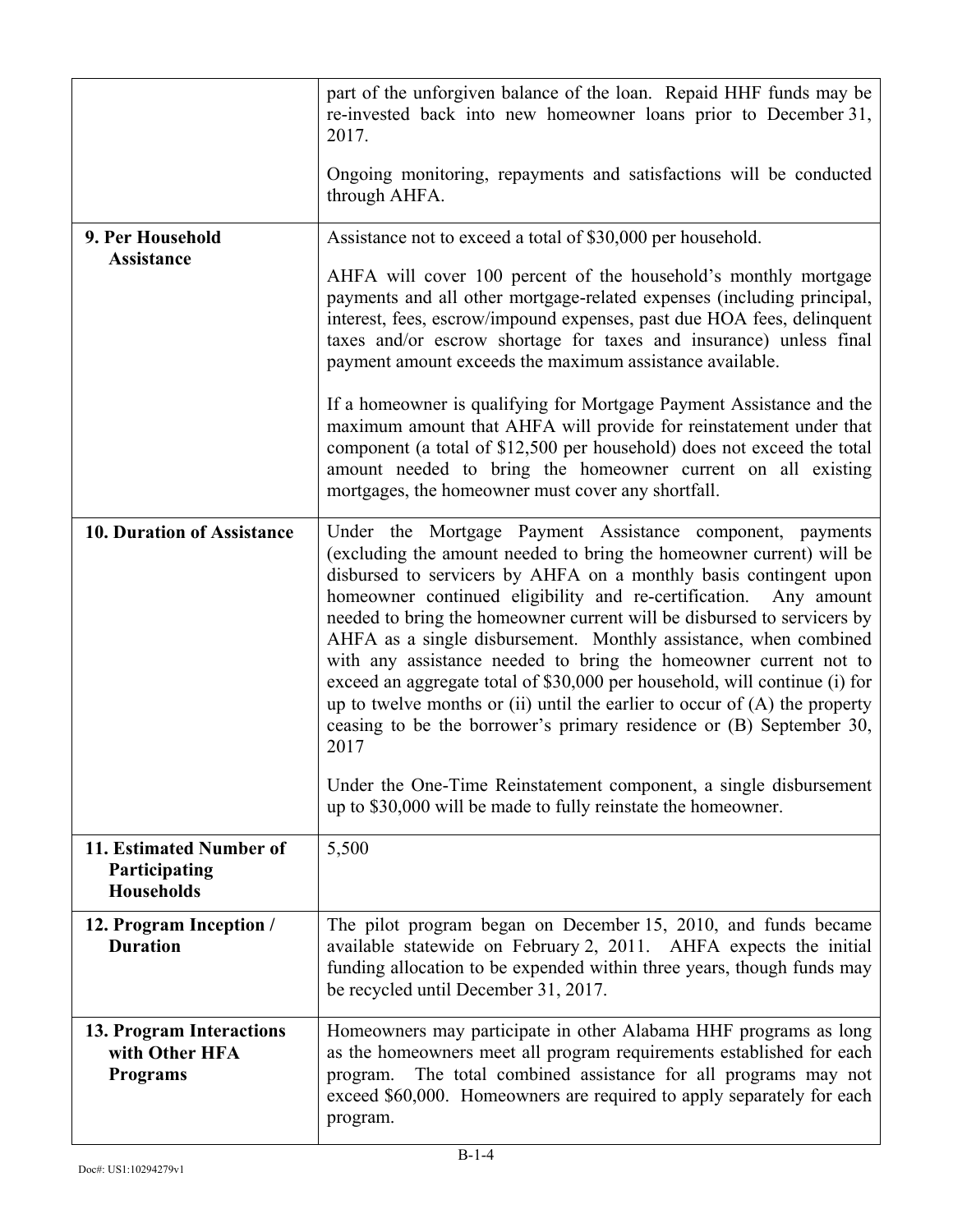| 14. Program Interactions<br>with HAMP                                   | This assistance can interact with any and all loan modification<br>programs, including HAMP, provided that the homeowner meets the<br>qualifications established by AHFA and Treasury for HHF. HHF funds<br>can be utilized before or after assistance from HAMP UP. |
|-------------------------------------------------------------------------|----------------------------------------------------------------------------------------------------------------------------------------------------------------------------------------------------------------------------------------------------------------------|
| 15. Program Leverage with<br><b>Other Financial</b><br><b>Resources</b> | None.                                                                                                                                                                                                                                                                |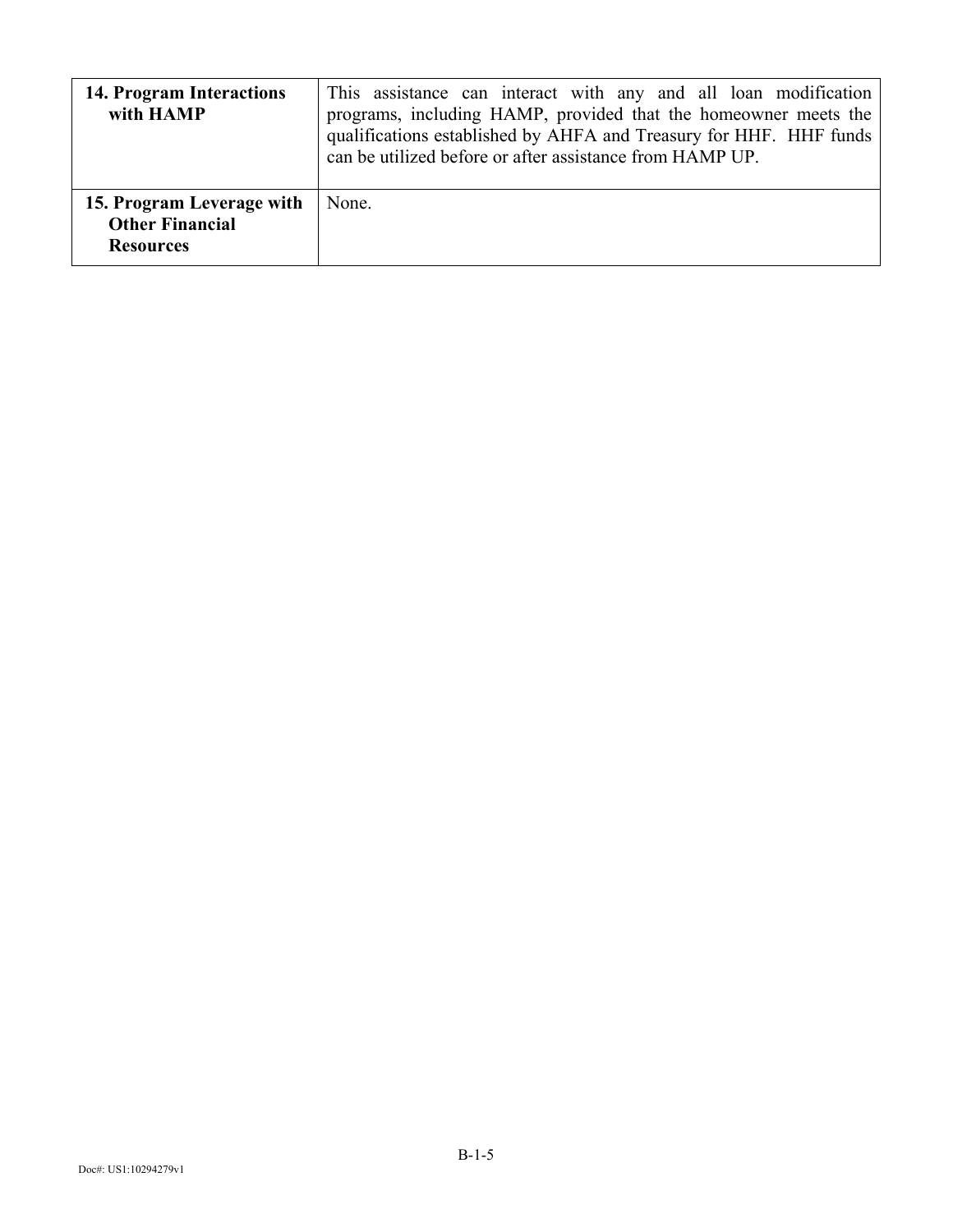#### **ALABAMA HOUSING FINANCE AUTHORITY**



## **SUMMARY GUIDELINES**

#### **SHORT SALE ASSISTANCE PROGRAM**

| 1. Program Overview                                                               | AHFA will administer HHF funds to assist financially distressed homeowners<br>with the sale of their primary residence. The short sale assistance program will<br>assist homeowners who can no longer sustain their monthly mortgage obligation<br>due to a hardship such as unemployment, underemployment, divorce, or                                                                                                                                                                                                                                                                                                                                                                                                                   |
|-----------------------------------------------------------------------------------|-------------------------------------------------------------------------------------------------------------------------------------------------------------------------------------------------------------------------------------------------------------------------------------------------------------------------------------------------------------------------------------------------------------------------------------------------------------------------------------------------------------------------------------------------------------------------------------------------------------------------------------------------------------------------------------------------------------------------------------------|
|                                                                                   | disability. The assistance will not exceed a total of \$30,000 per household.<br>HHF Participating Servicers may refer interested sellers for participation in the<br>program. The servicer must provide evidence the seller has been approved for a<br>short sale, contingent upon receipt of HHF funds. The seller will apply via a<br>secure website monitored and maintained by AHFA staff. Applications will be<br>evaluated and approved by AHFA staff members. Sellers will be expected to<br>submit certain information documenting their income, short sale approval<br>(contingent upon receipt of HHF funds), executed sales contract, the value of the<br>property, and payoff statement(s) from a Participating Servicer(s). |
|                                                                                   | Participating Servicers must agree to accept a minimum loss of \$1,000 on the<br>first mortgage loan of each short sale assisted.                                                                                                                                                                                                                                                                                                                                                                                                                                                                                                                                                                                                         |
|                                                                                   | AHFA will provide a single disbursement which can cover closing costs and any<br>remaining principal amount—up to 10% of the sales price, not to exceed<br>\$30,000. The funds will be disbursed at closing and made payable to the<br>servicer and the closing agent (with respect to closing costs).                                                                                                                                                                                                                                                                                                                                                                                                                                    |
| 2. Program Goals                                                                  | Provide assistance to Alabama homeowners who are unable to sustain their<br>monthly mortgage obligation.                                                                                                                                                                                                                                                                                                                                                                                                                                                                                                                                                                                                                                  |
| 3. Target Population /<br><b>Areas</b>                                            | This program will assist low- to moderate-income families in Alabama. AHFA<br>does not anticipate targeting this assistance on a geographic basis.                                                                                                                                                                                                                                                                                                                                                                                                                                                                                                                                                                                        |
| 4. Program Allocation<br>(Excluding<br><b>Administrative</b><br><b>Expenses</b> ) | \$11,487,880                                                                                                                                                                                                                                                                                                                                                                                                                                                                                                                                                                                                                                                                                                                              |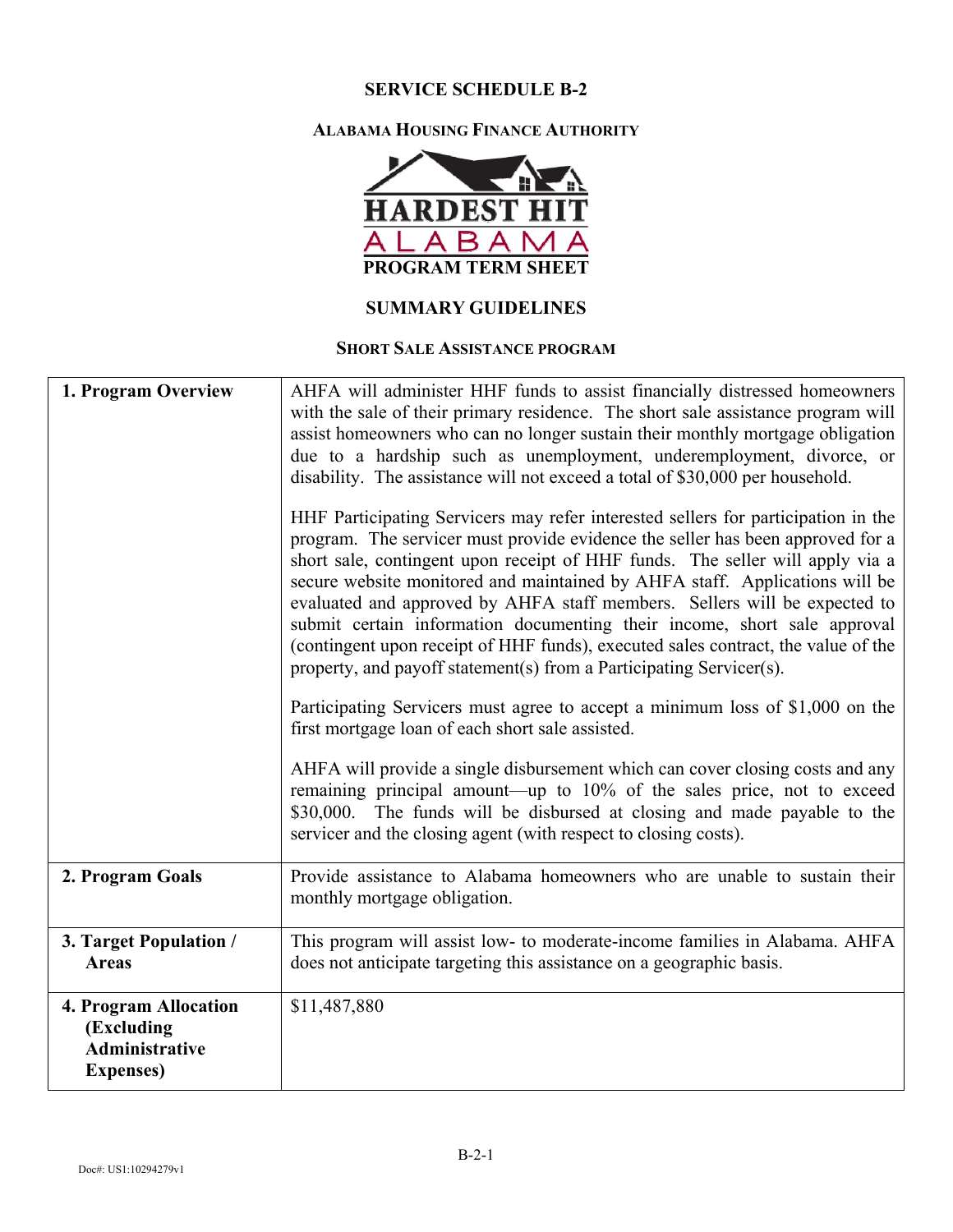| 5. Borrower Eligibility<br>Criteria                           | Applicants must have a total annual household income of less than 140 percent<br>of the state median income. AHFA may change this income limit annually<br>when new income data becomes available from the U.S. Department of Housing<br>and Urban Development.<br>The homeowner, in connection with a mortgage or real estate transaction, cannot<br>have been convicted, within the last 10 years, of any one of the following:<br>$(A)$ felony larceny, theft, fraud or forgery, $(B)$ money laundering or $(C)$ tax<br>evasion. |
|---------------------------------------------------------------|-------------------------------------------------------------------------------------------------------------------------------------------------------------------------------------------------------------------------------------------------------------------------------------------------------------------------------------------------------------------------------------------------------------------------------------------------------------------------------------------------------------------------------------|
|                                                               | Homeowners will be required to provide a financial Hardship Affidavit attesting<br>to their inability to pay their mortgage. HHF will be available to qualified<br>homeowners on a first-come, first-served basis.<br>Homeowner's eligibility will also depend on the servicer's evaluation of                                                                                                                                                                                                                                      |
|                                                               | homeowner for a short sale program.                                                                                                                                                                                                                                                                                                                                                                                                                                                                                                 |
| 6. Property / Loan<br><b>Eligibility Criteria</b>             | The homeowner must occupy the property as their primary residence at the time<br>of sale and the residence must be located within the state of Alabama. Eligible<br>structures include single-family homes, attached or detached, and manufactured<br>housing attached to real property. Existing mortgage loans on the property must<br>have an unpaid principal balance totaling no more than \$258,690.                                                                                                                          |
| 7. Program Exclusions                                         | Mortgage loans on second homes or investment properties will not be eligible<br>for HHF assistance.                                                                                                                                                                                                                                                                                                                                                                                                                                 |
| 8. Structure of Assistance                                    | A single payment made payable to the servicer and the closing agent (with<br>respect to closing costs) will be disbursed at closing. Loan forgiveness will be<br>immediate. No additional monitoring will be required.                                                                                                                                                                                                                                                                                                              |
| 9. Per Household<br><b>Assistance</b>                         | HHF assistance per household not to exceed \$30,000.                                                                                                                                                                                                                                                                                                                                                                                                                                                                                |
| 10. Duration of Assistance                                    | A single HHF payment made payable to the seller and closing agent will be<br>disbursed at closing.                                                                                                                                                                                                                                                                                                                                                                                                                                  |
| 11. Estimated Number of<br>Participating<br><b>Households</b> | 400                                                                                                                                                                                                                                                                                                                                                                                                                                                                                                                                 |
| 12. Program Inception /<br><b>Duration</b>                    | The short sale program will be available to homeowners after the Seventh<br>Amendment Date and will last as long as the allocated amount of funds is<br>available. After successful completion of a 60-day pilot program, AHFA will<br>make the funds available for a statewide release.                                                                                                                                                                                                                                            |
| 13. Program Interactions<br>with Other HFA<br><b>Programs</b> | Homeowners may participate in other Alabama HHF programs as long as the<br>homeowners meet all program requirements established for each program. The<br>total combined assistance for all programs may not exceed \$60,000.<br>Homeowners are required to apply separately for each program.                                                                                                                                                                                                                                       |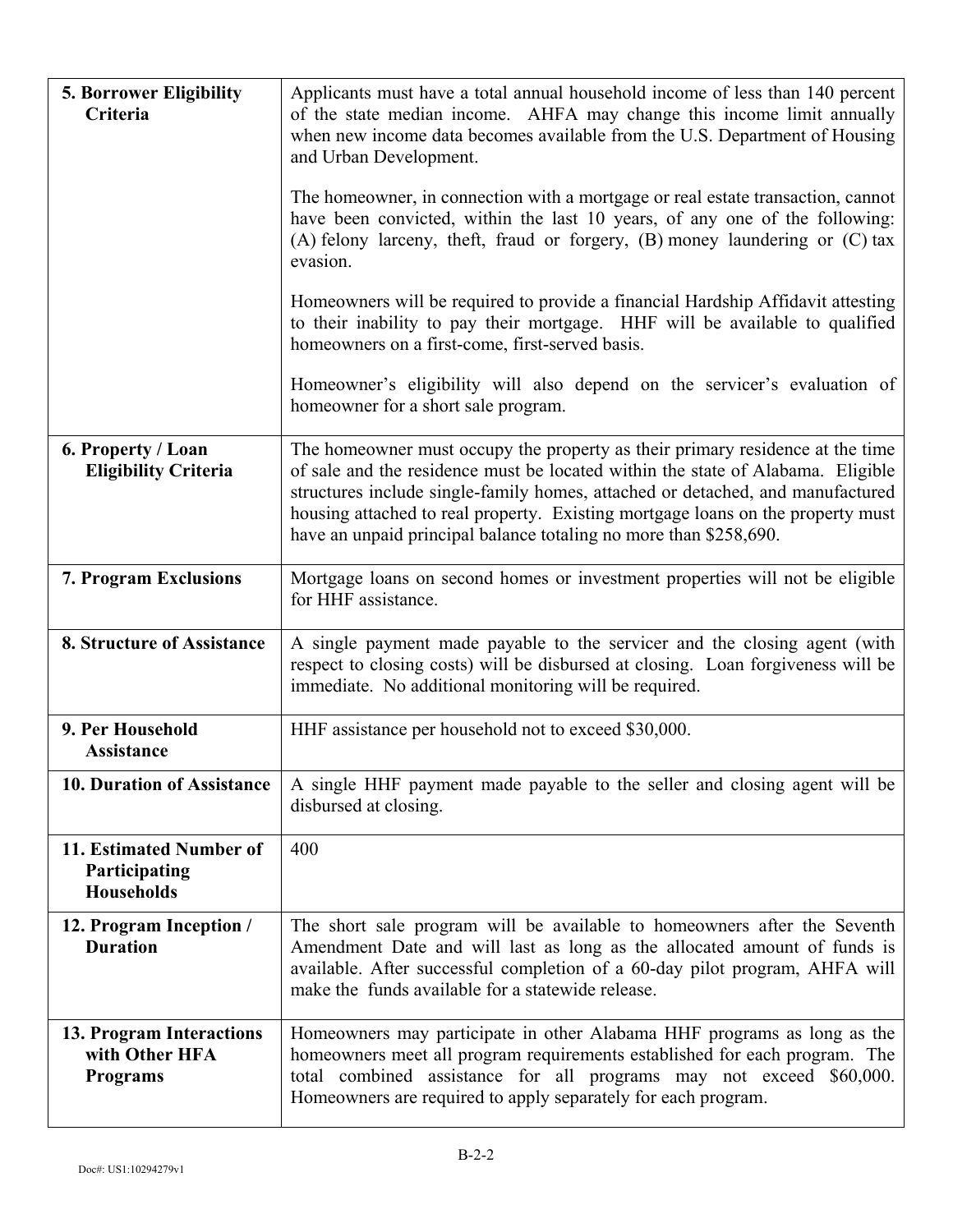| 14. Program Interactions<br>with HAMP                            | N/A   |
|------------------------------------------------------------------|-------|
| 15. Program Leverage<br>with Other Financial<br><b>Resources</b> | None. |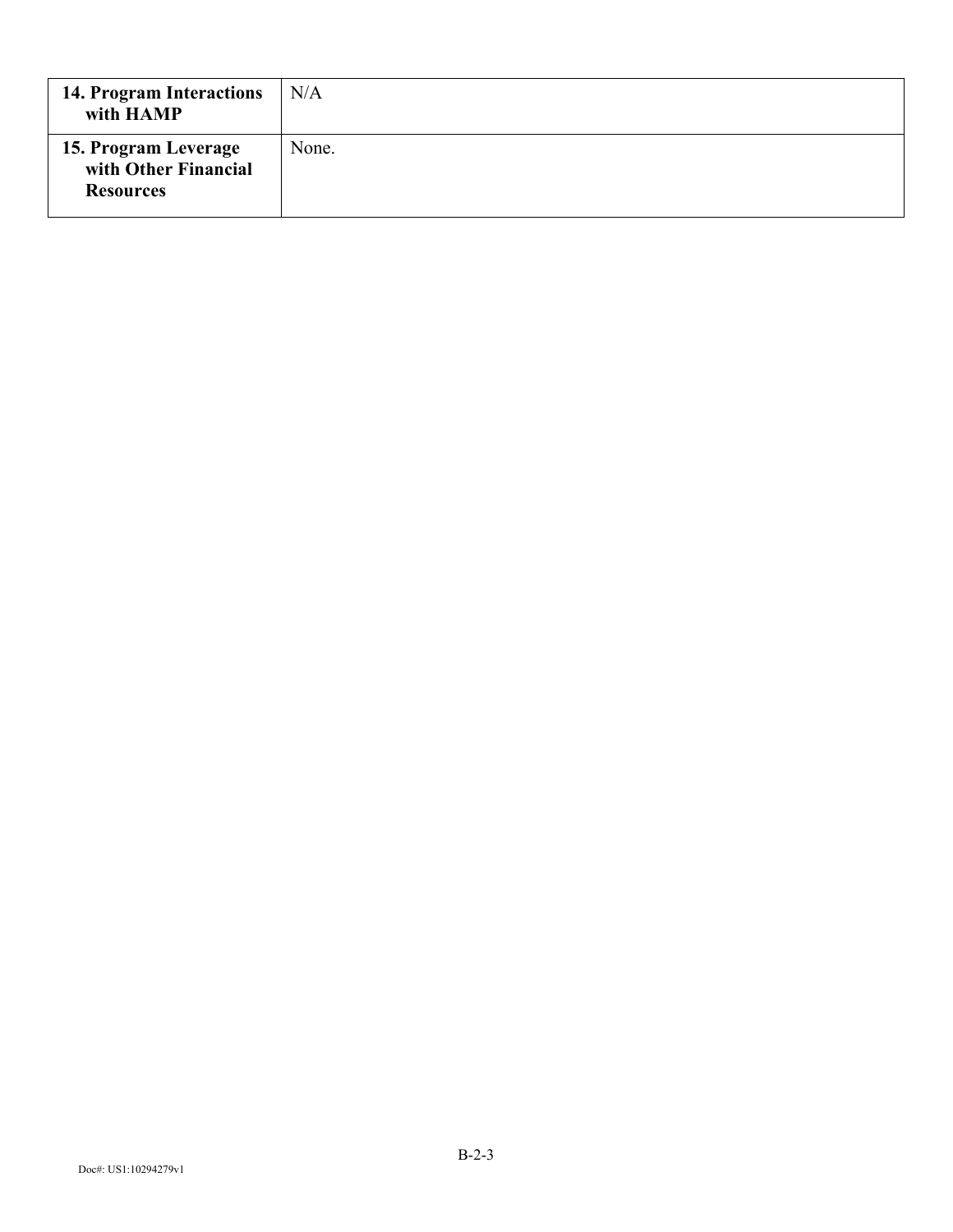#### **ALABAMA HOUSING FINANCE AUTHORITY**



#### **SUMMARY GUIDELINES**

#### **LOAN MODIFICATION ASSISTANCE PROGRAM**

| 1. Program Overview    | To aid in the prevention of foreclosures in Alabama, the Loan Modification<br>Assistance Program will provide funds, not to exceed \$30,000 per household,<br>to assist financially distressed and/or underemployed borrowers in achieving<br>modification of their home loans.                                                                                                                                                  |
|------------------------|----------------------------------------------------------------------------------------------------------------------------------------------------------------------------------------------------------------------------------------------------------------------------------------------------------------------------------------------------------------------------------------------------------------------------------|
|                        | Under the program, a one-time contribution of funds will be made to the<br>mortgage servicer to recast the loan or be used to fill a financial gap that limits<br>a homeowner's eligibility for a loan modification or to extinguish the lien.                                                                                                                                                                                   |
|                        | Funds may be used to reduce the outstanding principal balance, pay delinquent<br>escrow or arrearages.                                                                                                                                                                                                                                                                                                                           |
|                        | Recast or modification must result in a mortgage payment (including<br>principal, interest, taxes, and insurance) of no more than 31 percent of a<br>homeowner's income. Homeowner must have demonstrated ability to<br>maintain the mortgage under the new terms.                                                                                                                                                               |
|                        | The program is designed to work with loan recast, HAMP and non-HAMP<br>modifications.                                                                                                                                                                                                                                                                                                                                            |
|                        | HHF Participating Servicers may refer interested homeowners for<br>participation in the program. The homeowner will apply via a secure website<br>monitored and maintained by AHFA staff. Applications will be evaluated and<br>approved by AHFA staff members. Approved homeowners will be expected<br>to submit certain information documenting their inability to pay their<br>mortgage and supporting their mortgage claims. |
| 2. Program Goals       | Provide assistance to underemployed Alabama homeowners who are unable to<br>sustain their monthly mortgage obligation under the current loan terms.<br>Providing funds will allow for a successful loan recast, loan modification or<br>lien extinguishment for eligible borrowers.                                                                                                                                              |
| 3. Target Population / | This program will assist low- to moderate-income families in Alabama. AHFA                                                                                                                                                                                                                                                                                                                                                       |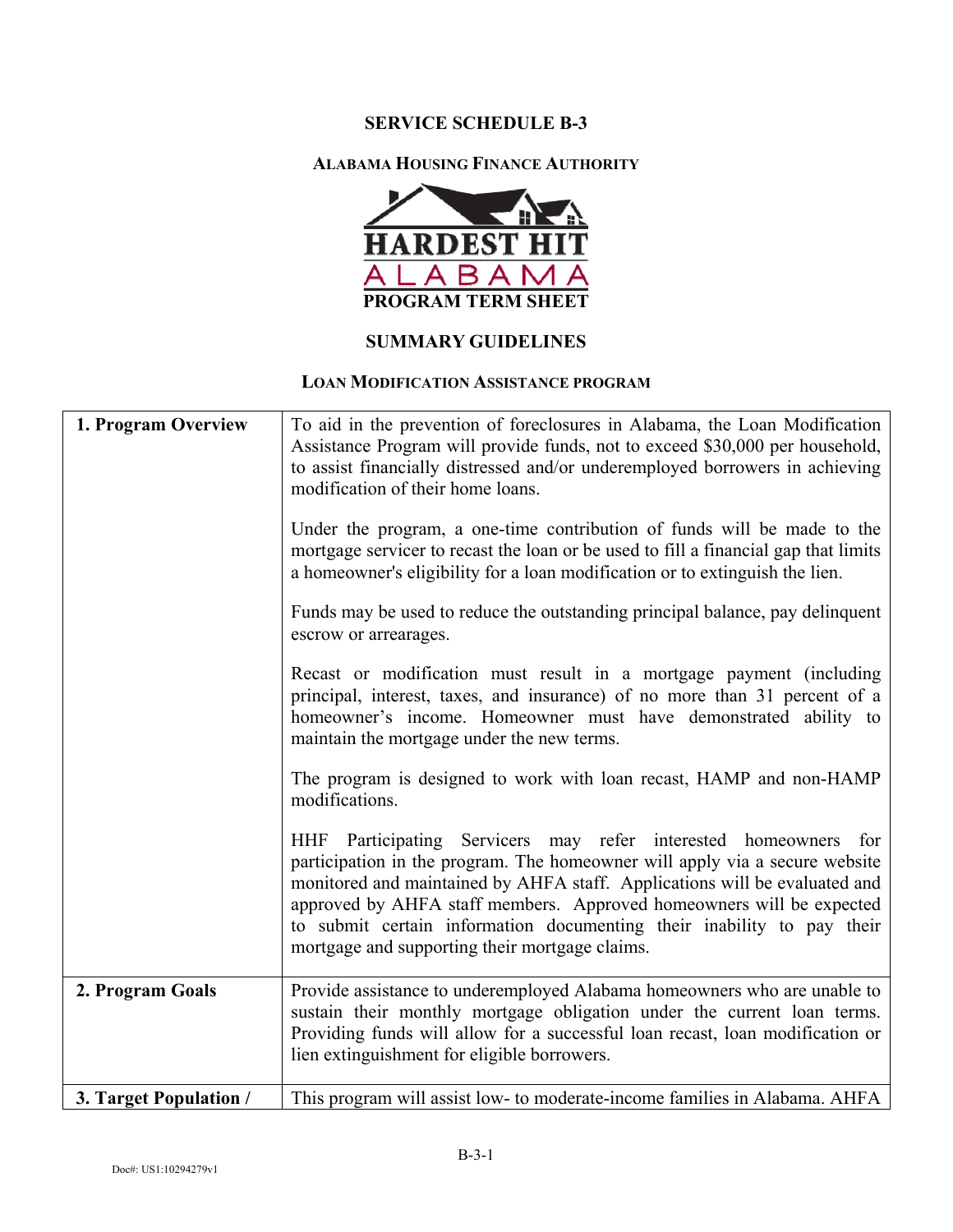| <b>Areas</b>                                                                      | does not anticipate targeting this assistance on a geographic basis.                                                                                                                                                                                                                                                                                                                                                                                   |
|-----------------------------------------------------------------------------------|--------------------------------------------------------------------------------------------------------------------------------------------------------------------------------------------------------------------------------------------------------------------------------------------------------------------------------------------------------------------------------------------------------------------------------------------------------|
| 4. Program Allocation<br>(Excluding<br><b>Administrative</b><br><b>Expenses</b> ) | \$36,487,880                                                                                                                                                                                                                                                                                                                                                                                                                                           |
| <b>5. Borrower Eligibility</b><br>Criteria                                        | The homeowner, in connection with a mortgage or real estate transaction,<br>cannot have been convicted, within the last 10 years, of any one of the<br>following: (A) felony larceny, theft, fraud or forgery, (B) money laundering or<br>$(C)$ tax evasion.                                                                                                                                                                                           |
|                                                                                   | Homeowners will be required to provide a financial Hardship Affidavit<br>attesting to their inability to pay their mortgage. HHF will be available to<br>qualified homeowners on a first-come, first-served basis.                                                                                                                                                                                                                                     |
|                                                                                   | <b>Loan Modification and Loan Recast</b>                                                                                                                                                                                                                                                                                                                                                                                                               |
|                                                                                   | Homeowners applying for a loan modification or recast must have a<br>$\bullet$<br>total annual household income not to exceed 140 percent of the state<br>median income (SMI). AHFA may change this income limit annually<br>when new income data becomes available from the U.S. Department of<br>Housing and Urban Development. Homeowner's total housing ratio<br>after assistance may not exceed 31% of the homeowner's total<br>household income. |
|                                                                                   | A homeowner's eligibility for a loan modification or recast will also<br>$\bullet$<br>depend on the servicer's evaluation of the homeowner for a loss<br>mitigation option.                                                                                                                                                                                                                                                                            |
|                                                                                   | <b>Lien Extinguishment</b>                                                                                                                                                                                                                                                                                                                                                                                                                             |
|                                                                                   | Homeowners applying for a lien extinguishment must have a total<br>annual household income not to exceed 100 percent of the SMI.<br>AHFA may change this income limit annually when new income data<br>becomes available from the U.S. Department of Housing and Urban<br>Development.                                                                                                                                                                 |
|                                                                                   | Homeowners eligible for lien extinguishment must be on a fixed income. The<br>homeowner post assistance housing ratio including all mortgage related<br>expenses (homeowners insurance, flood insurance, property taxes, HOA fees)<br>may not exceed 31% of the total household income.                                                                                                                                                                |
| 6. Property / Loan<br><b>Eligibility Criteria</b>                                 | The homeowner must currently occupy the property as their primary<br>residence, and the residence must be located within the state of Alabama.<br>Eligible structures include single-family homes, attached or detached, and<br>manufactured housing attached to real property. The homeowner's current                                                                                                                                                |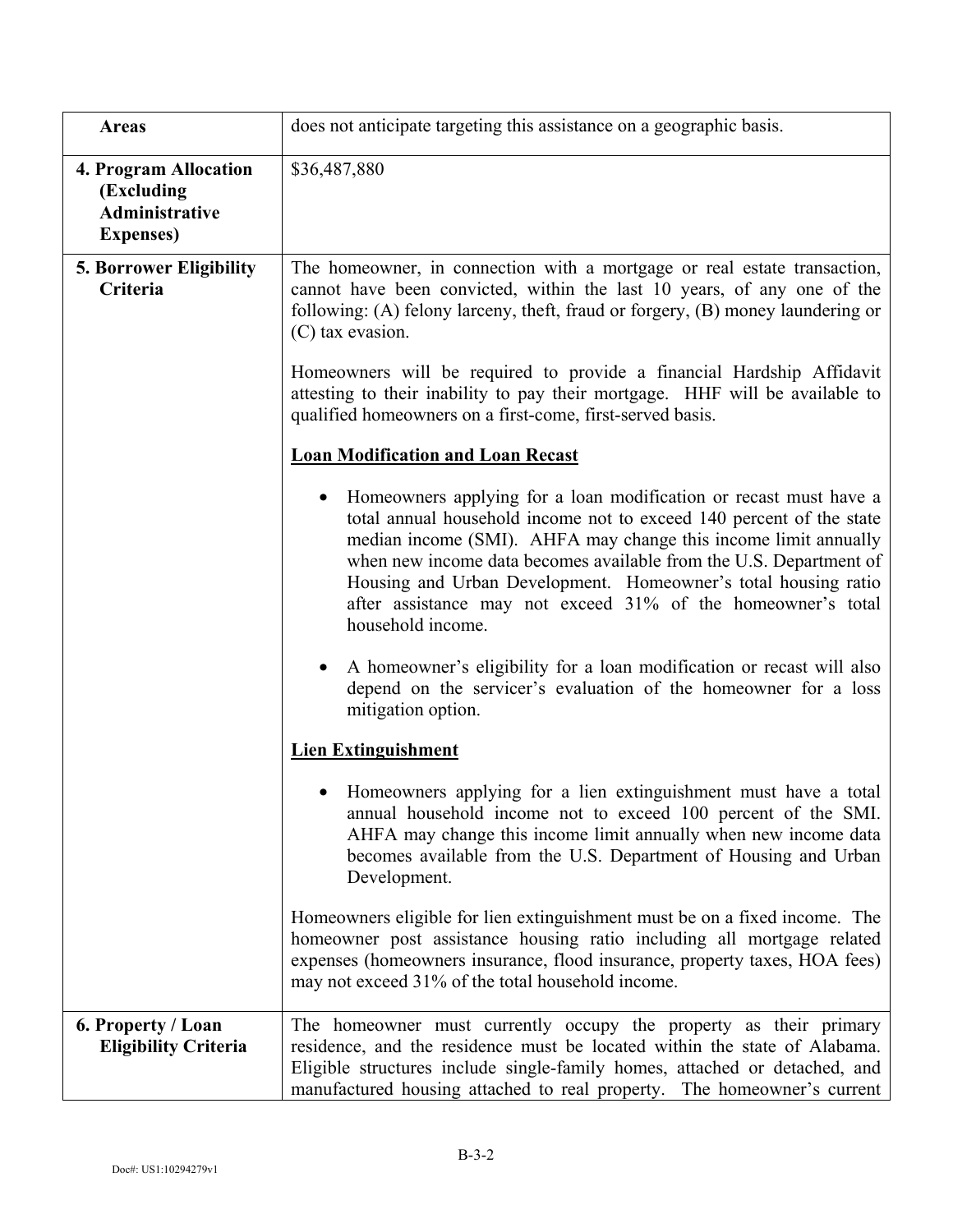|                                                                      | first-lien mortgage must have an unpaid principal balance totaling no more<br>than \$258,690. Assistance for a loan modification or recast may not be used<br>to reduce the property's combined loan-to-value below 80%.                                                                                                                                                                                                                                                                                                                                                                                                                                                                                                                                                                                                                                                                                                                                                                                                                                                                                                                                                                                                                                  |  |  |
|----------------------------------------------------------------------|-----------------------------------------------------------------------------------------------------------------------------------------------------------------------------------------------------------------------------------------------------------------------------------------------------------------------------------------------------------------------------------------------------------------------------------------------------------------------------------------------------------------------------------------------------------------------------------------------------------------------------------------------------------------------------------------------------------------------------------------------------------------------------------------------------------------------------------------------------------------------------------------------------------------------------------------------------------------------------------------------------------------------------------------------------------------------------------------------------------------------------------------------------------------------------------------------------------------------------------------------------------|--|--|
| <b>7. Program Exclusions</b>                                         | Mortgage loans on second homes or investment properties.                                                                                                                                                                                                                                                                                                                                                                                                                                                                                                                                                                                                                                                                                                                                                                                                                                                                                                                                                                                                                                                                                                                                                                                                  |  |  |
|                                                                      | Home Equity Line of Credit (HELOC).                                                                                                                                                                                                                                                                                                                                                                                                                                                                                                                                                                                                                                                                                                                                                                                                                                                                                                                                                                                                                                                                                                                                                                                                                       |  |  |
| 8. Structure of                                                      | A single payment made payable to the servicer will be disbursed.                                                                                                                                                                                                                                                                                                                                                                                                                                                                                                                                                                                                                                                                                                                                                                                                                                                                                                                                                                                                                                                                                                                                                                                          |  |  |
| <b>Assistance</b>                                                    | Homeowners receiving funds will execute a note and a subordinate mortgage<br>lien in favor of AHFA that will be recorded in public records against the<br>property. Loans will be zero percent and non-amortizing.                                                                                                                                                                                                                                                                                                                                                                                                                                                                                                                                                                                                                                                                                                                                                                                                                                                                                                                                                                                                                                        |  |  |
|                                                                      | originated between the pilot program commencement<br>Loans<br>and<br>December 31, 2013, will be forgiven at the termination of a four-year term.<br>Loans originated between January 1, 2014, and December 31, 2014, will be<br>forgiven at the termination of a three-year term. Loans originated between<br>January 1, 2015 and December 31, 2015 will be forgiven at the termination of<br>a two-year term. Loans originated between January 1, 2016 and<br>September 30, 2016 will be forgiven at the termination of a one-year term the<br>day of the final disbursement. Loans originated between January 1, 2017, and<br>September 30, 2017 will be forgiven at the termination of a one-year term. On<br>or before December 31, 2017, or such later date allowed by Treasury, any<br>remaining or recaptured funds will be returned to Treasury.<br>Loans will be repayable only if the homeowner sells the property before the<br>forgiveness period expires and there is sufficient equity to pay all or part of<br>the unforgiven balance of the loan. Repaid HHF funds may be re-invested<br>back into new homeowner loans prior to December 31, 2017.<br>Ongoing monitoring, repayments and satisfactions will be conducted through<br>AHFA. |  |  |
| 9. Per Household                                                     | Not to exceed a total of \$30,000 per household.                                                                                                                                                                                                                                                                                                                                                                                                                                                                                                                                                                                                                                                                                                                                                                                                                                                                                                                                                                                                                                                                                                                                                                                                          |  |  |
| <b>Assistance</b>                                                    |                                                                                                                                                                                                                                                                                                                                                                                                                                                                                                                                                                                                                                                                                                                                                                                                                                                                                                                                                                                                                                                                                                                                                                                                                                                           |  |  |
| 10. Duration of<br><b>Assistance</b>                                 | A single payment made payable to the servicer will be disbursed.                                                                                                                                                                                                                                                                                                                                                                                                                                                                                                                                                                                                                                                                                                                                                                                                                                                                                                                                                                                                                                                                                                                                                                                          |  |  |
| <b>11. Estimated Number</b><br>of Participating<br><b>Households</b> | 1,200                                                                                                                                                                                                                                                                                                                                                                                                                                                                                                                                                                                                                                                                                                                                                                                                                                                                                                                                                                                                                                                                                                                                                                                                                                                     |  |  |
| 12. Program Inception /<br><b>Duration</b>                           | The program will be available to homeowners after Treasury approval and will<br>last as long as the allocated amount of funds is available. After successful<br>completion of a 60-day pilot program, AHFA will make the funds available                                                                                                                                                                                                                                                                                                                                                                                                                                                                                                                                                                                                                                                                                                                                                                                                                                                                                                                                                                                                                  |  |  |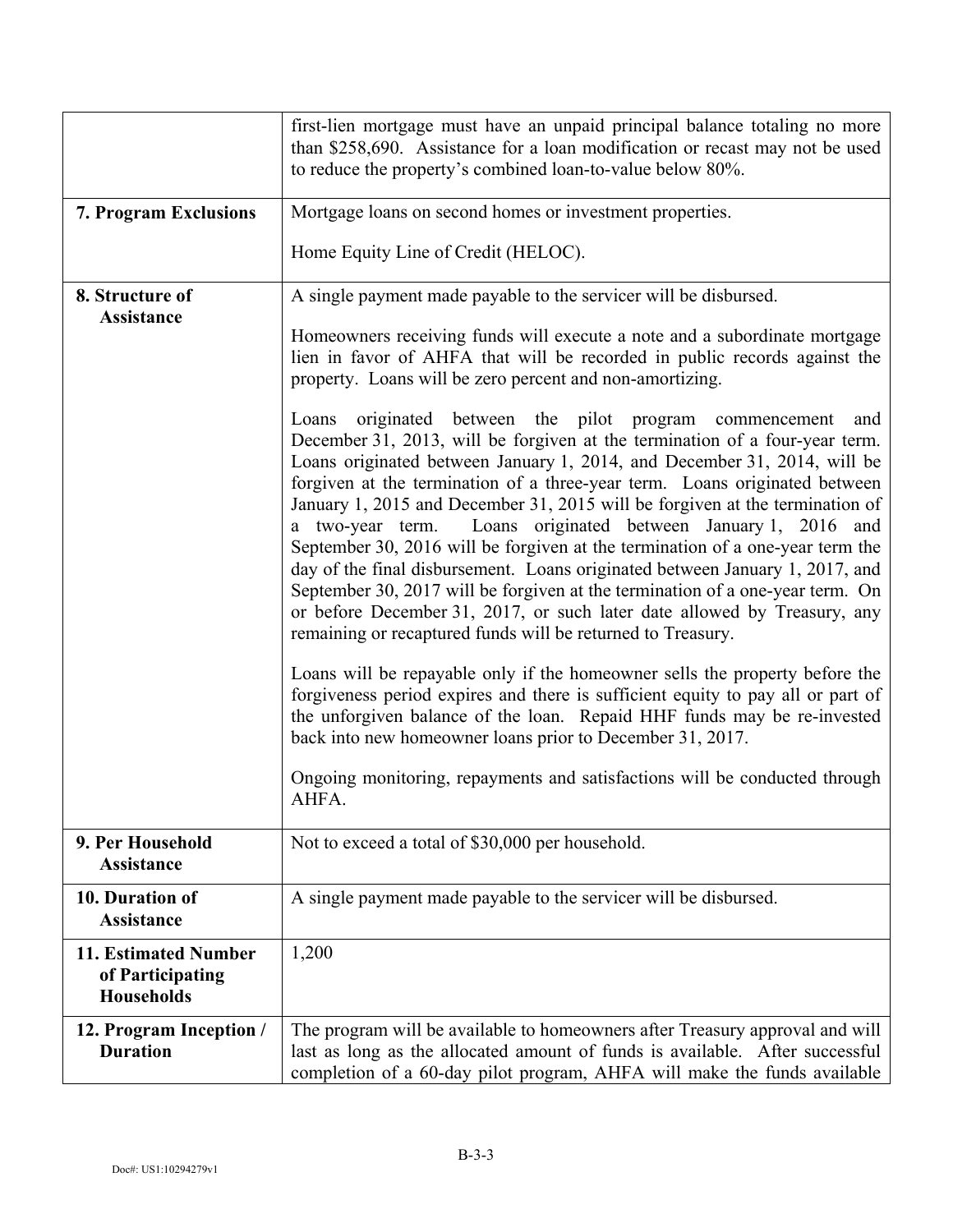|                                                                                | for a statewide release.                                                                                                                                                                                                                                                                      |
|--------------------------------------------------------------------------------|-----------------------------------------------------------------------------------------------------------------------------------------------------------------------------------------------------------------------------------------------------------------------------------------------|
| 13. Program<br><b>Interactions with</b><br><b>Other HFA</b><br><b>Programs</b> | Homeowners may participate in other Alabama HHF programs as long as the<br>homeowners meet all program requirements established for each program.<br>The total combined assistance for all programs may not exceed \$60,000.<br>Homeowners are required to apply separately for each program. |
| 14. Program<br><b>Interactions with</b><br><b>HAMP</b>                         | This assistance can interact with any and all loan modification programs,<br>including HAMP, provided that the homeowner meets the qualifications<br>established by AHFA and Treasury for HHF. HHF funds can be utilized<br>before or after assistance from HAMP UP.                          |
| 15. Program Leverage<br>with Other Financial<br><b>Resources</b>               | None.                                                                                                                                                                                                                                                                                         |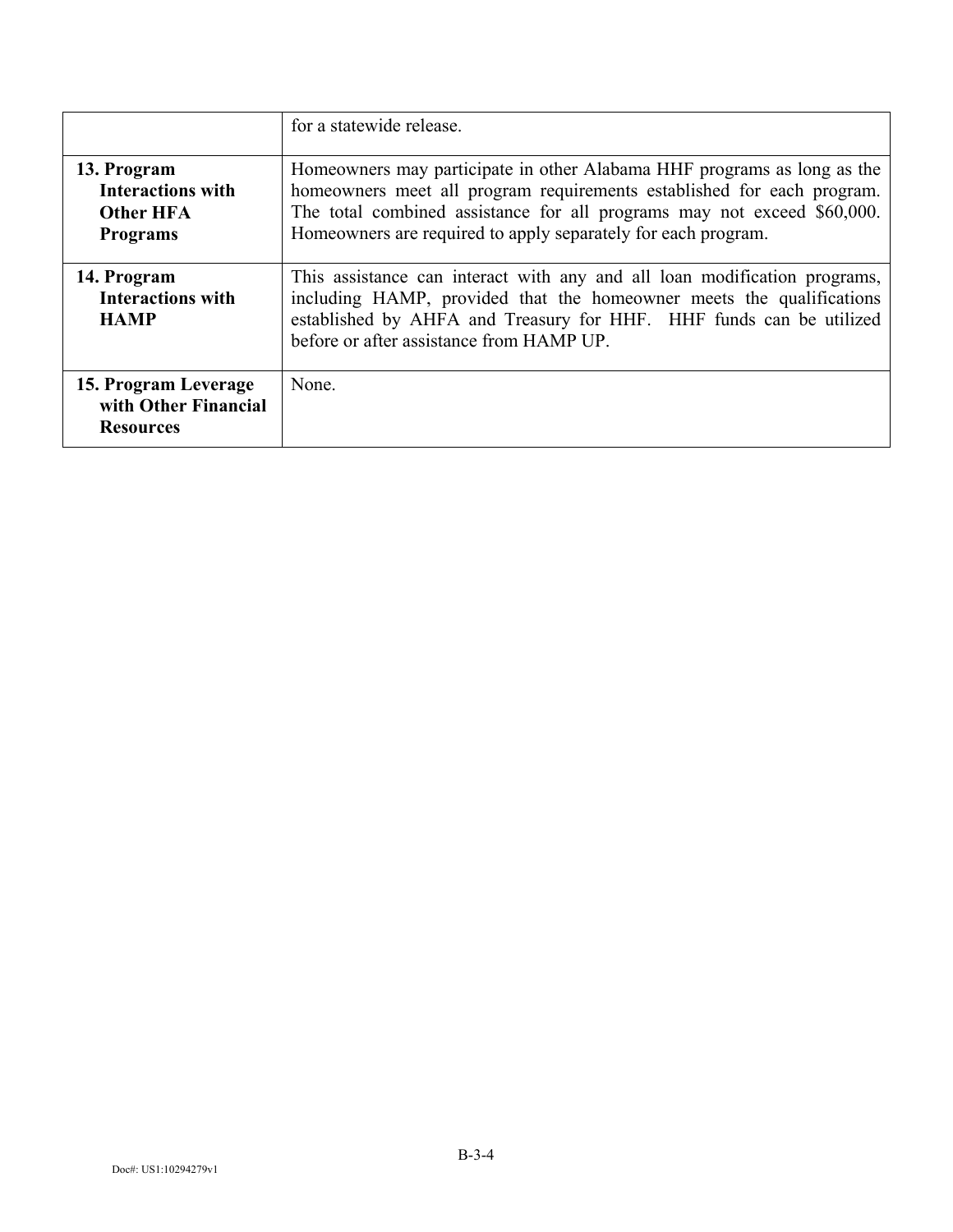#### **ALABAMA HOUSING FINANCE AUTHORITY**



## **SUMMARY GUIDELINES**

## **BLIGHT ELIMINATION PROGRAM**

| 1. Program Overview                                                        | AHFA will administer HHF to assist in the removal of blighted properties<br>within the State of Alabama. AHFA will work in partnership with members<br>of the Alabama Association of Habitat for Humanity Affiliates (Affiliates) to<br>ensure blighted properties located in healthy neighborhoods are removed<br>and the site greened. The Alabama Association of Habitat Affiliates is the<br>state support organization for the Habitat for Humanity affiliates across the<br>state of Alabama (AAHA). AAHA serves as a clearinghouse for<br>information between Affiliates, developers of resources (personnel, funds<br>and in-kind donations) for affiliates and provide technical support to help<br>Affiliates grow their capacity. |
|----------------------------------------------------------------------------|----------------------------------------------------------------------------------------------------------------------------------------------------------------------------------------------------------------------------------------------------------------------------------------------------------------------------------------------------------------------------------------------------------------------------------------------------------------------------------------------------------------------------------------------------------------------------------------------------------------------------------------------------------------------------------------------------------------------------------------------|
| 2. Program Goals                                                           | The Blight Elimination Program will reduce foreclosures, promote<br>neighborhood stabilization and maintain property values through the<br>removal of unsafe condemned single family structures and subsequent<br>greening in areas across the State of Alabama.<br>AHFA will work with Affiliates to identify meaningful indicators that will<br>enable them to track and quantify the program's impact in the designated<br>communities.                                                                                                                                                                                                                                                                                                   |
| 3. Target Population /<br><b>Areas</b>                                     | This program will focus on neighborhoods with blighted properties.<br>The<br>program will target sustainable neighborhoods with the state.                                                                                                                                                                                                                                                                                                                                                                                                                                                                                                                                                                                                   |
| 4. Program Allocation<br>(Excluding<br>Administrative<br><b>Expenses</b> ) | \$25,000,000                                                                                                                                                                                                                                                                                                                                                                                                                                                                                                                                                                                                                                                                                                                                 |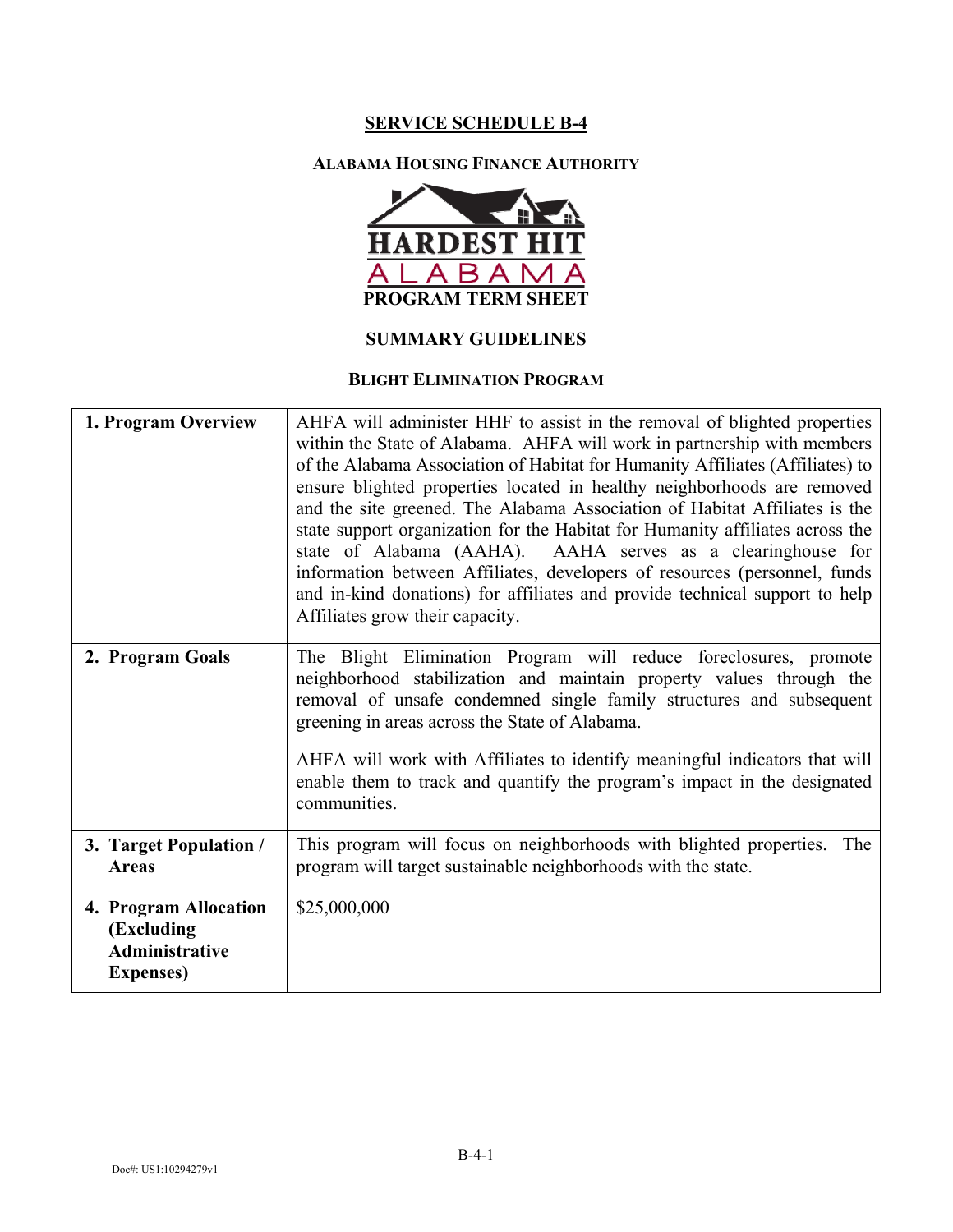| 5. Property Eligibility                          | Property will be considered eligible if it meets the following criteria:                                                                                                                                                                                                                                                                                                                                                                                                                                                                                                                                                                                                                                                                                                                                                                                                                                                                                                                            |  |  |  |  |
|--------------------------------------------------|-----------------------------------------------------------------------------------------------------------------------------------------------------------------------------------------------------------------------------------------------------------------------------------------------------------------------------------------------------------------------------------------------------------------------------------------------------------------------------------------------------------------------------------------------------------------------------------------------------------------------------------------------------------------------------------------------------------------------------------------------------------------------------------------------------------------------------------------------------------------------------------------------------------------------------------------------------------------------------------------------------|--|--|--|--|
| Criteria                                         | The property must be located in the State of Alabama.                                                                                                                                                                                                                                                                                                                                                                                                                                                                                                                                                                                                                                                                                                                                                                                                                                                                                                                                               |  |  |  |  |
|                                                  | The property must be owned by an Affiliate.                                                                                                                                                                                                                                                                                                                                                                                                                                                                                                                                                                                                                                                                                                                                                                                                                                                                                                                                                         |  |  |  |  |
|                                                  | The property must be vacant at the time of acquisition.                                                                                                                                                                                                                                                                                                                                                                                                                                                                                                                                                                                                                                                                                                                                                                                                                                                                                                                                             |  |  |  |  |
|                                                  | The property is a nuisance due to age and/or condition as determined<br>by local ordinance.                                                                                                                                                                                                                                                                                                                                                                                                                                                                                                                                                                                                                                                                                                                                                                                                                                                                                                         |  |  |  |  |
|                                                  | The cost to rehab/repair the structure exceeds reasonable cost as<br>$\bullet$<br>determined by the Affiliate.                                                                                                                                                                                                                                                                                                                                                                                                                                                                                                                                                                                                                                                                                                                                                                                                                                                                                      |  |  |  |  |
|                                                  | AHFA will determine property eligibility per program guidelines.                                                                                                                                                                                                                                                                                                                                                                                                                                                                                                                                                                                                                                                                                                                                                                                                                                                                                                                                    |  |  |  |  |
| 6. Ownership/Loan<br><b>Eligibility Criteria</b> | Properties must be owned by the Affiliate. Properties must have a loan that<br>can be modified or extinguished.                                                                                                                                                                                                                                                                                                                                                                                                                                                                                                                                                                                                                                                                                                                                                                                                                                                                                     |  |  |  |  |
| 7. Program Exclusions                            | Commercial properties, multifamily properties, and properties listed on a<br>state or national historic register will not be eligible for inclusion in this<br>program.                                                                                                                                                                                                                                                                                                                                                                                                                                                                                                                                                                                                                                                                                                                                                                                                                             |  |  |  |  |
| 8. Structure of<br>Assistance                    | Eligible sites must be owned by an Affiliate. Each Affiliate will be<br>responsible for securing clear title for blighted properties purchased from or<br>donated by local municipalities, government agencies or individuals. The<br>Affiliate will then partner with an approved financial institution to finance<br>the cost of removal of the blighted property. Prior to demolition, the<br>Affiliate will submit a site evaluation report to AHFA. The report must<br>outline the location of the neighborhood, neighborhood conditions,<br>estimated cost of property removal and greening, and a 3-year estimate of<br>maintenance cost. HHF assistance will not exceed \$25,000 per property.<br>Any cost exceeding \$25,000 must be absorbed by the Affiliate.                                                                                                                                                                                                                            |  |  |  |  |
|                                                  | The financial institution will reserve funds via the Hardest Hit Alabama<br>online reservation system. Prior to disbursement, required documentation<br>must be submitted by the Affiliate to AHFA for review. Required<br>documentation will include a Request for Funding Form, photos, and a<br>Certification of Completion. Additional documentation may be required as<br>determined by AHFA. A single payment made payable to the financial<br>institution will be disbursed after verification of the debris removal and<br>greening (as applicable) has been provided. Eligible costs include removal<br>of debris, contractor's fees, permit fees, final inspections, environmental<br>assessments, title searches, greening and maintenance (not to exceed<br>\$3,000.00) fees for a three-year period, and any other fees or charges<br>required to complete the property removal. HHF will be used to extinguish<br>the outstanding loan payable to the approved financial institution. |  |  |  |  |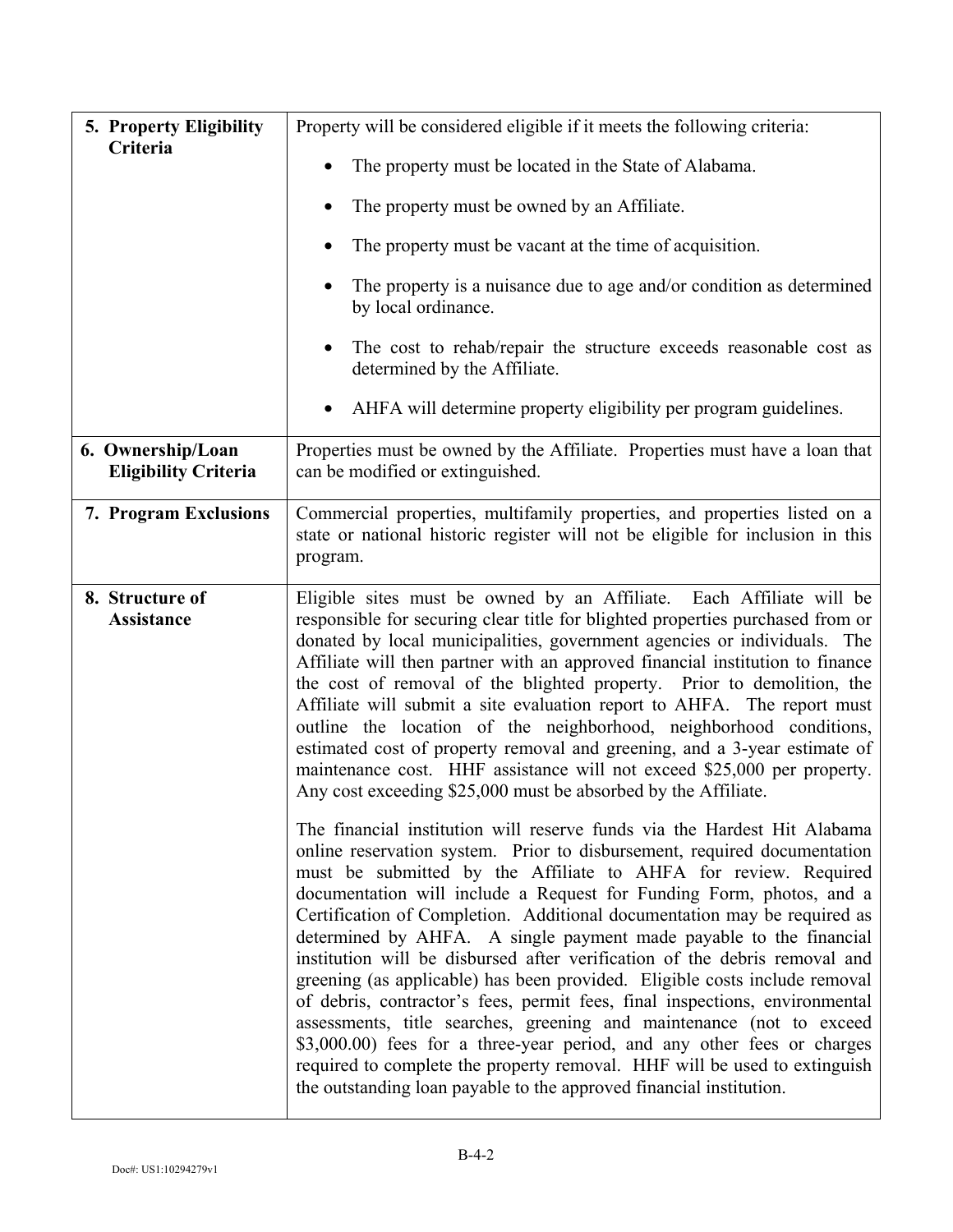|                                                                                | The Affiliate will execute a 0% non-amortizing loan in favor of AHFA.<br>Loans will be forgiven at a rate of 33.3% per year on the anniversary of the<br>final disbursement as long as covenants are met. The outstanding loan<br>balance will become due and payable if the property is sold, its title<br>transferred, or it is used for an unauthorized purpose prior to the loan's<br>expiration. However, special considerations may be made by AHFA to<br>release or subordinate its lien prior to the expiration of the loan term based<br>upon the merit of the request and the proposed positive impact to the<br>community as set forth in the program guidelines. The method for<br>calculating the portion of the outstanding balance to be forgiven or released<br>will be determined based upon the time and method of transfer. The<br>outstanding balance may include any and all net sale proceeds and/ or the<br>full principal balance of the loan.<br>On or before December 31, 2017 any remaining or recaptured funds will be<br>returned to Treasury. |  |
|--------------------------------------------------------------------------------|-----------------------------------------------------------------------------------------------------------------------------------------------------------------------------------------------------------------------------------------------------------------------------------------------------------------------------------------------------------------------------------------------------------------------------------------------------------------------------------------------------------------------------------------------------------------------------------------------------------------------------------------------------------------------------------------------------------------------------------------------------------------------------------------------------------------------------------------------------------------------------------------------------------------------------------------------------------------------------------------------------------------------------------------------------------------------------|--|
| 9. Per Property<br><b>Assistance</b>                                           | Maximum assistance may not exceed \$25,000 per property.                                                                                                                                                                                                                                                                                                                                                                                                                                                                                                                                                                                                                                                                                                                                                                                                                                                                                                                                                                                                                    |  |
| 10. Duration of<br><b>Assistance</b>                                           | Funds will be disbursed to the Affiliates on a first-come-first-served basis.<br>All assistance will be provided in one payment.                                                                                                                                                                                                                                                                                                                                                                                                                                                                                                                                                                                                                                                                                                                                                                                                                                                                                                                                            |  |
| 11. Estimated Number<br>of Properties<br><b>Demolished</b>                     | 1000 properties                                                                                                                                                                                                                                                                                                                                                                                                                                                                                                                                                                                                                                                                                                                                                                                                                                                                                                                                                                                                                                                             |  |
| 12. Program Inception /<br><b>Duration</b>                                     | The program will begin on September 1, 2014 and will last as long as the<br>allocation of funds is available or until December 31, 2017.                                                                                                                                                                                                                                                                                                                                                                                                                                                                                                                                                                                                                                                                                                                                                                                                                                                                                                                                    |  |
| 13. Program<br><b>Interactions with</b><br><b>Other HFA</b><br><b>Programs</b> | AHFA's Habitat for Humanity Loan Purchase Program - a partnership in<br>which the Habitat Affiliates solicits the assistance of a local lender to serve<br>as a conduit for the sale of the loan. The affiliate sells the mortgage to the<br>local bank, which then sells the loan to AHFA.                                                                                                                                                                                                                                                                                                                                                                                                                                                                                                                                                                                                                                                                                                                                                                                 |  |
| 14. Program<br><b>Interactions with</b><br><b>HAMP</b>                         | None                                                                                                                                                                                                                                                                                                                                                                                                                                                                                                                                                                                                                                                                                                                                                                                                                                                                                                                                                                                                                                                                        |  |
| 15. Program Leverage<br>with Other Financial<br><b>Resources</b>               | None.                                                                                                                                                                                                                                                                                                                                                                                                                                                                                                                                                                                                                                                                                                                                                                                                                                                                                                                                                                                                                                                                       |  |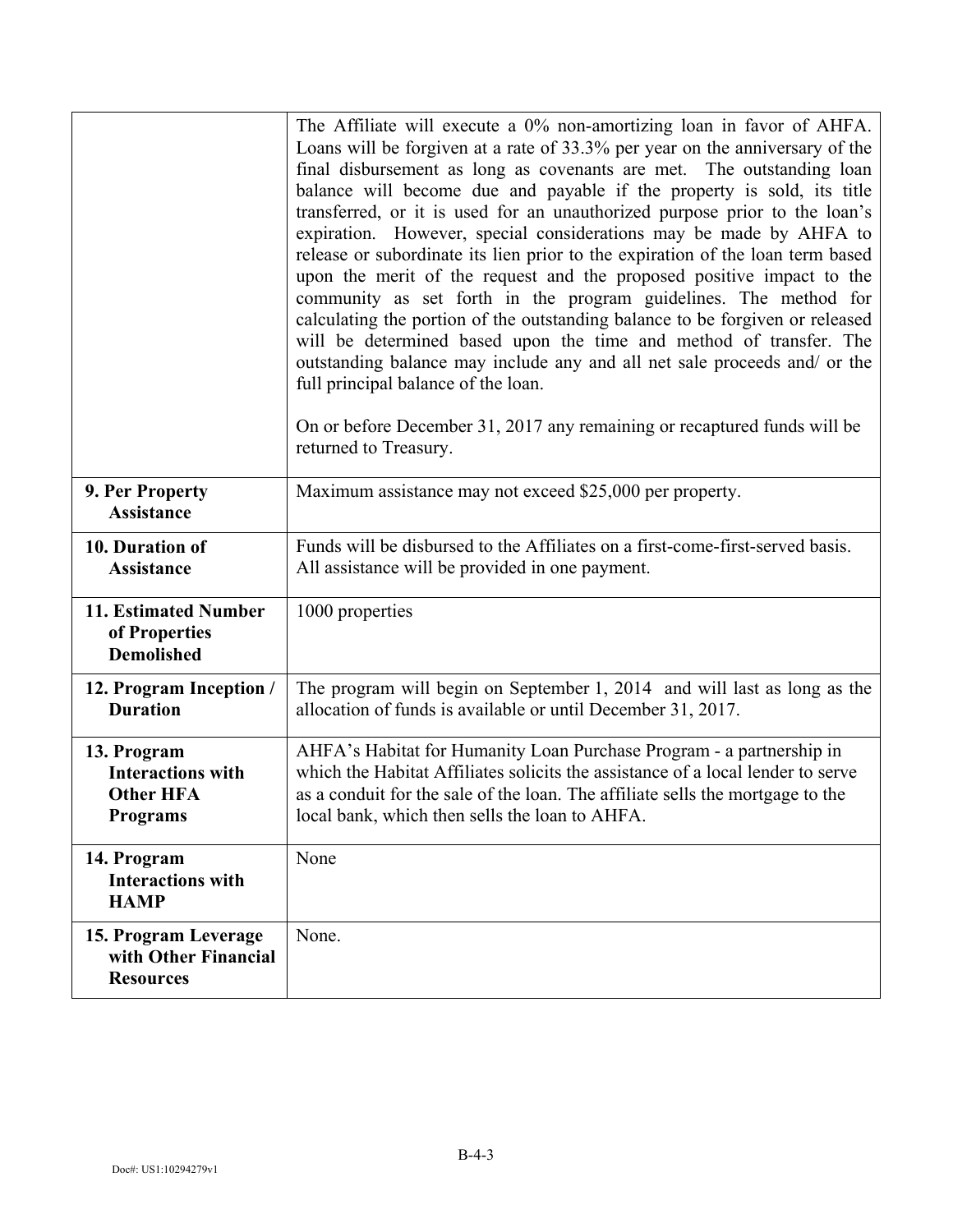# **SCHEDULE C**

## **PERMITTED EXPENSES**

|                                                                 | <b>Alabama</b>  |  |  |
|-----------------------------------------------------------------|-----------------|--|--|
|                                                                 |                 |  |  |
|                                                                 |                 |  |  |
| One-time / Start-Up Expenses:                                   |                 |  |  |
| <b>Initial Personnel</b>                                        | \$1,146,126.00  |  |  |
| Building, Equipment, Technology                                 | \$668,463.00    |  |  |
| <b>Professional Services</b>                                    | \$199,914.00    |  |  |
| Supplies / Miscellaneous                                        | \$131,193.00    |  |  |
| Marketing /Communications                                       | \$346,726.00    |  |  |
| Travel                                                          | \$12,494.00     |  |  |
| Website development /Translation                                | \$50,000.00     |  |  |
| Contingency                                                     | \$131,193.00    |  |  |
| <b>Subtotal</b>                                                 | \$2,686,109.00  |  |  |
|                                                                 |                 |  |  |
| <b>Operating / Administrative</b><br><b>Expenses:</b>           |                 |  |  |
| <b>Salaries</b>                                                 | \$6,766,750.00  |  |  |
| Professional Services (Legal,<br>Compliance, Audit, Monitoring) | \$1,800,000.00  |  |  |
| Travel                                                          | 100,000.00      |  |  |
| Buildings, Leases & Equipment                                   | \$600,000.      |  |  |
| Information Technology &<br>Communications                      | \$2,158,491.00  |  |  |
| Office Supplies/Postage and<br>Delivery/Subscriptions           | \$149,935.00    |  |  |
| Risk Management/ Insurance                                      | \$120,000.00    |  |  |
| Training                                                        | \$100,000.00    |  |  |
| Marketing/PR                                                    | 950,000.        |  |  |
| Miscellaneous                                                   | \$134,145.00    |  |  |
| <b>Subtotal</b>                                                 | \$12,879,321.00 |  |  |
|                                                                 |                 |  |  |
| <b>Transaction Related Expenses:</b>                            |                 |  |  |
| <b>Recording Fees</b>                                           | \$3,000,000.    |  |  |
| <b>Wire Transfer Fees</b>                                       | \$133,109.00    |  |  |
| <b>Counseling Expenses</b>                                      |                 |  |  |
| File Intake                                                     | \$3,639,707.00  |  |  |
| <b>Decision Costs</b>                                           | \$0.00          |  |  |